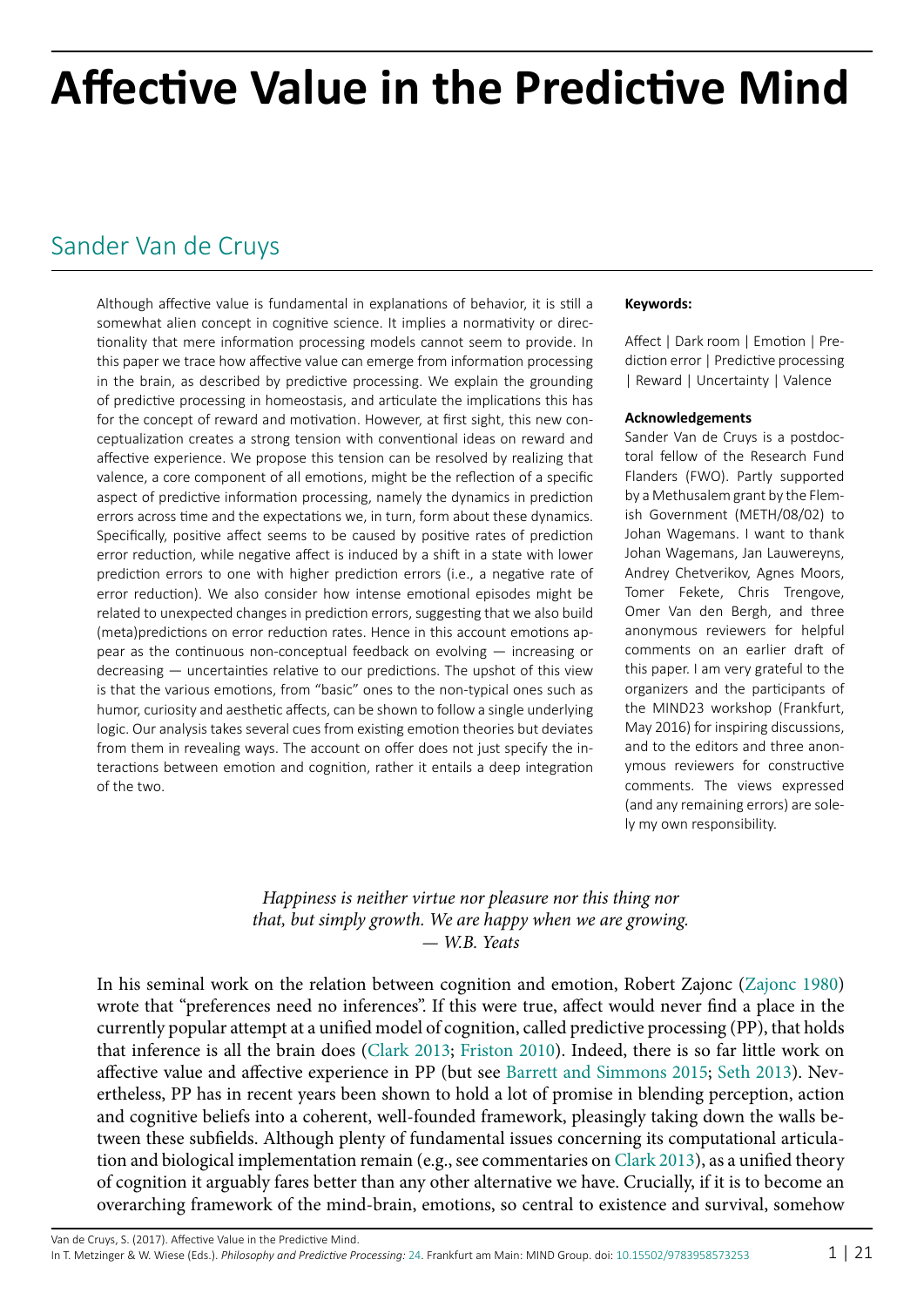have to fit in, including their experiential aspects. However, the unifying logic of PP—a single computational principle for the whole brain—seems directly opposed to the popular notion in emotion theorizing that emotions are a bricolage of modules adapted to very specific challenges in our ancestral environment. Rather than built around a single neat, optimal logic, emotions are assumed to be a messy, ad hoc bag-of-tricks. In practice, it has, however, proven difficult to distinguish different emotion 'modules' in the brain, even at the subcortical level, which has led some emotion theorists (e.g., [Barrett 2014](#page-16-2); [Carver and Scheier 1990](#page-16-3); [Moors 2010](#page-18-0); [Russell 2003\)](#page-19-1) to abandon this route in favor of a view that assumes fewer fundamental affective 'building blocks'. The aim of the current paper is to show that this movement may afford new ways to integrate emotion in PP. Much of this is, as we will see, thanks to the clear evolutionary rationale that is at the core of PP. At first blush, this may seem to lead to a concept of value or emotion that seems rather alien or counter-intuitive to how we usually think about emotional value, but it will turn out to have much in common with existing theories of emotions. Most importantly, cognition (information processing) and emotion will be shown to be entangled from the start.

First a brief note about terminology. Throughout this paper, we will generally use the broader term "affect" because it does not constrain our explanandum to so-called "basic emotions", to conscious "feelings", to "moods" or to "reward". While we will suggest how to differentiate between these affective concepts in the course of the paper, we assume a basic "affective value" that is shared by all of these. It is the cause of this core of emotions that we attempt to explain. The exercise we undertake in this paper is to examine how the affective dimension of our mental life can be understood *without* positing more principles than those provided by PP. To anticipate a key thesis of this work, we propose the origin of emotion does not lie in being able to infer or predict (the causes of) bodily changes, as accounts of emotion as "perception of the body" argue ([Barrett and Simmons 2015](#page-16-1); [Seth 2013](#page-19-0)). Rather, it is situated in how the brain succeeds or fails to do so over time (i.e. prediction error dynamics). We do not deny the importance of bodily arousal in the resulting emotions, but we identify error dynamics as the fundamental cause of emotions. Given that, following PP, prediction errors are ubiquitous processing products, the implication will be that emotions can emerge from any processing, not just that about the body.

#### **1 Predictive Processing**

PP holds that an organism is constantly, proactively predicting the inputs from its environment. Since it has no independent access to objective features in the world, all an organism can do is learn patterns in its input generated by statistical regularities in the environment and by its own actions ([Clark](#page-16-0) [2013](#page-16-0)). While in principle there may be different ways in which prediction could modulate perceptual processing, PP proposes a well-defined computational scheme and a single guiding principle ([Friston](#page-17-0) [2010](#page-17-0)). The scheme posits that every level of the perceptual hierarchy predicts activity in the level below, in effect explaining away input that is consistent with it such that only mismatches remain. These mismatches, called prediction errors, are sent upwards to update future top-down predictions. Much of the brain's predictive activity has a limited time frame. It predicts current input by inferring assumed causes of these inputs. The higher up in the hierarchy, the more time and space predictions can span, because they can work with regularities defined on lower levels. In this way lower level predictions model the faster changing dynamics, while those higher up track and recreate slower changing dynamics.

PP thus completely inverts the classical bottom-up view of the perceptual hierarchy. The brain actively generates the perceptual world (predictions are based on generative models, i.e., models that can generate the input), and perceptual input is in fact the feedback on how good these constructed models are. Although anatomically prediction errors are conveyed by feedforward connections, functionally they are the feedback, sanctioning the models we construct of the outside world, in line with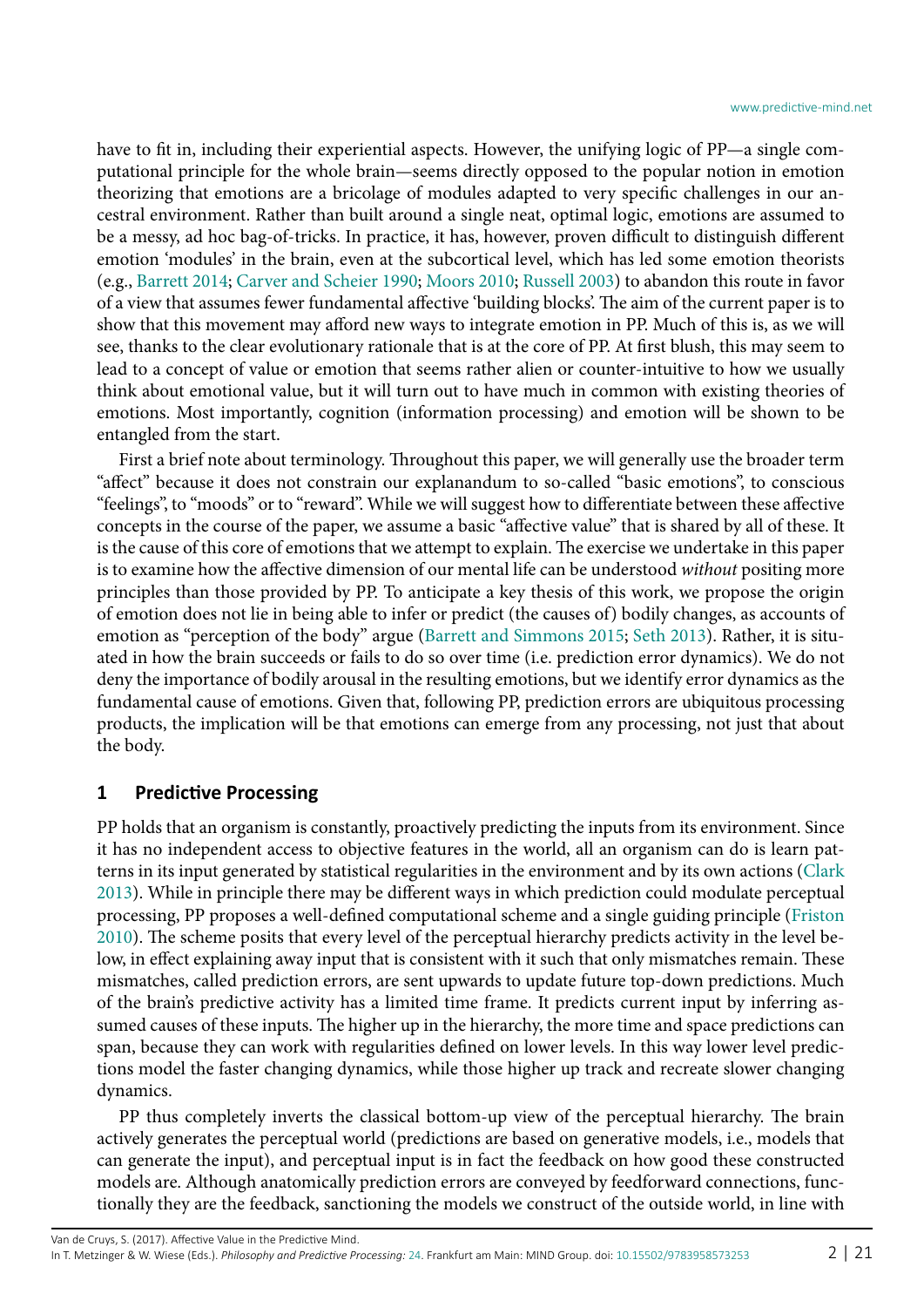the view of perception as controlled hallucination (e.g., [Horn 1980\)](#page-18-1). The fundamental underlying principle guiding this process of iterative, hierarchical matching of predictions with inputs is that of prediction error minimization (PEM). Perception is inference to the best prediction, the one that minimizes prediction errors. Simultaneously, learning will use remaining prediction errors to home in on the best predictions for the current context, thereby reducing future prediction errors. Hence, we perceive what led to successful predictions in the past (see also [Purves et al. 2011\)](#page-19-2).

## **1.1 Action**

There is one other, complementary way of minimizing prediction errors, which does not focus on improving predictions, but rather on modifying the things predicted, through action. In this framework, movements serve to bring the input closer to our prior expectations (often called 'active inference'). More specifically, they are induced by their expected exteroceptive and proprioceptive consequences ([Friston et al. 2010\)](#page-17-1), much in line with James' "anticipatory image" ([James 1890](#page-18-2)) and with the ideomotor principle ([Hoffmann 2003](#page-18-3)). Like object-level, conceptual predictions ("an apple") unpack to a myriad of lower-level featural predictions ("green", "curved", …), so can high-level expected states ("goals") be unpacked in specific component predictions and eventually in expected proprioceptive states. When the latter are compared to afferent signals of muscle spindles at the spinal level, they generate sensory prediction errors to be reduced by motor neuron activation, in a classical reflex arc. Hence, motor commands are replaced by expectations about the state of proprioceptive sensors. At a higher level these 'commands' stem from beliefs about state transitions (active inference). A certain perceptual stimulus may be predictive of a state transition through the agent's intervention (an affordance, if you will), that can be actualized by unpacking this prediction to proprioceptive states.

Bear in mind that, from this inference system's perspective, there is no intrinsic difference between the external and the internal milieu. With the same predictive machinery, generative models can be learned about changes in interoception, based on input from somatovisceral sensors ([Seth 2013](#page-19-0)). Likewise, internal 'actions', such as autonomic responses, are brought about by similar principles as 'external' actions. They consist of changing a bodily set-point or expectation (e.g., temperature) so autonomic reflexes (e.g., shivering) can be elicited.

We limit ourselves to this very brief sketch of PP and refer to the many in-depth resources for more details about its computational mechanisms and how these may map onto neural circuits and their plasticity ([Bastos et al. 2012;](#page-16-4) [Friston 2003,](#page-17-2) [Friston 2010](#page-17-0)). Further implications of the framework will be discussed to the extent that they connect to value and emotional relevance.

#### **1.2 Prediction and Homeostasis**

Organisms maintain their own organization (order) in the face of constant fluctuations in the environment through homeostasis. The bioenergetic regulation of homeostasis in essence makes sure that the organism is bounded in the physiological states it can be in, which allows it to resist the dispersive effect of the second law of thermodynamics ([Schrödinger 1992\)](#page-19-3). This can be considered the most fundamental goal of any organism, though of course, it is not an intentional one. It is just a result of the fact that organisms that do not tend to homeostasis will lose existence as a unit. One can view homeostasis as a limited set of *expected* interoceptive states 'discovered' by evolution, because they have proven to enable continued existence ([Friston 2010;](#page-17-0) [Pezzulo et al. 2015\)](#page-19-4). Therefore, survival "depends upon avoiding surprising encounters and physiological states that are uncharacteristic of a given phenotype" ([Friston 2009\)](#page-17-3).

The key problem is that organisms generally do not have direct ways to change these internal states ([Pezzulo et al. 2015\)](#page-19-4). They may be able to shiver when their body temperature drops, but they cannot replenish glucose levels without interaction with their environment. This implies that they actually need to build a generative model for these expected internal states, by learning about the different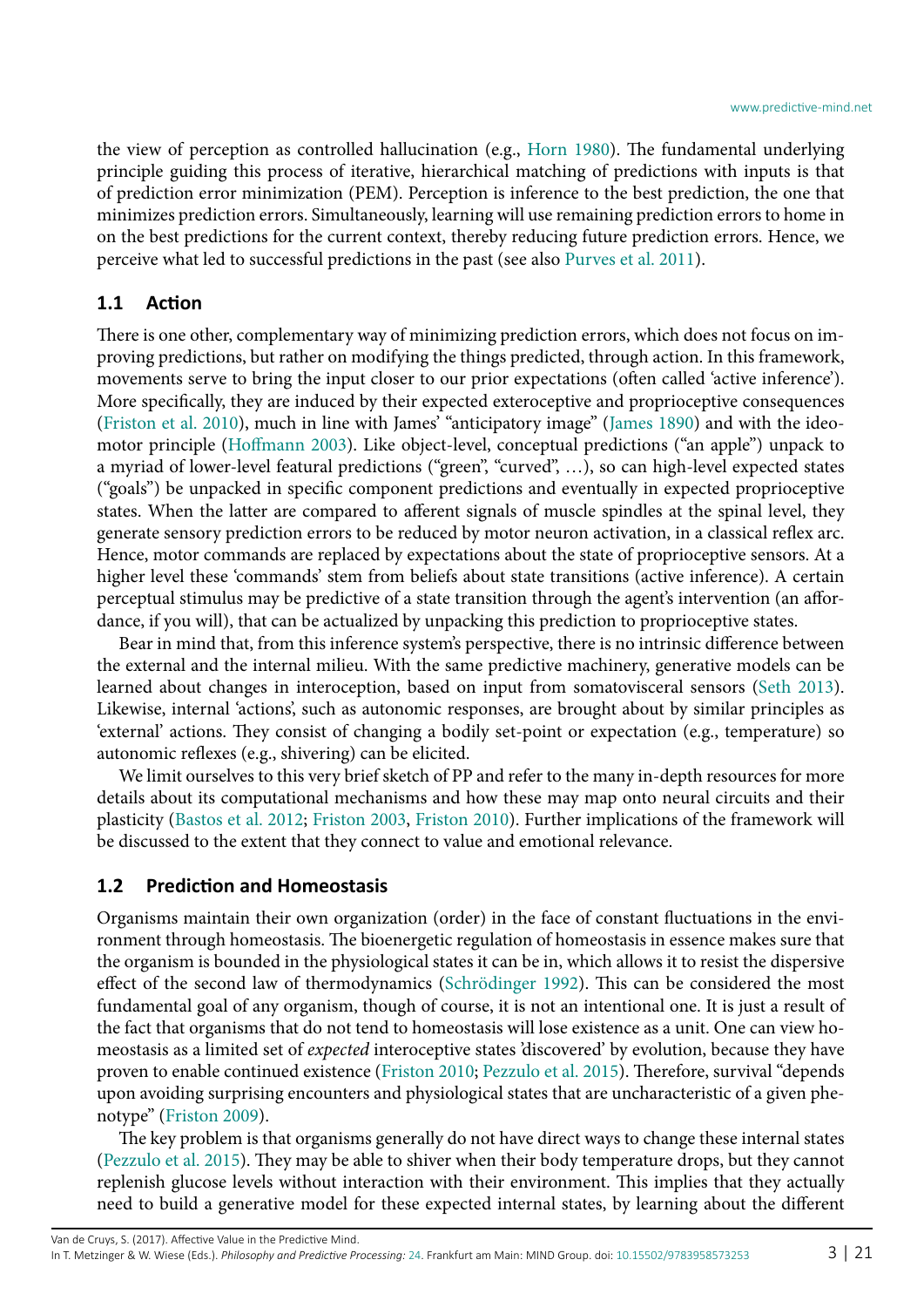ways these internal states can be 'caused'. It is only because the organism needs to go through its environment to fulfill the interoceptive expected states, that it needs (exteroceptive) perception and action.

It needs perception to infer hidden states of affairs in the world that may cause the expected internal states. And it needs action to control those states of affairs. As hinted in the section on action above, actions are also represented as predictions or beliefs, specifically about transitions that one happens to be able to control (control beliefs). As we saw earlier, this generative model, in service of the body, is constructed with the PP scheme. The models needed for this may be rudimentary and fixed or complex and flexible, depending on complexity and volatility of the organism's *Umwelt*. For some organisms the causal chain of expected internal states might go through very high-level and context-dependent states (e.g., social interactions). At that point, it pays to build deep models incorporating this strong contextualization of interoceptive states ([Pezzulo et al. 2015\)](#page-19-4).

Simpler organisms may not need such strong, flexible contextualization, because internal states are reliably caused by stable states in their environment. Even in that case homeostasis is not actually static or merely reflexive. If reliable predictive information is present, it is more efficient to anticipate changes with compensatory action ([Heylighen and Joslyn 2001](#page-18-4)). For example, when the single-celled gut bacterium E. coli is ingested by mammals it will respond to the temperature shift by not only upregulating heat shock genes (to compensate for temperature) but also by downregulating genes for aerobic respiration. They use the temperature information (when entering the mouth) to predict that they will end up in a low oxygen environment, i.e., gastrointestinal tract [\(Freddolino and Tavazoie](#page-17-4) [2012](#page-17-4)). They encode something about the cause of this particular stimulation (ingestion), however rudimentary. As Freddolino & Tavazoie [\(Freddolino and Tavazoie 2012](#page-17-4), p. 369, my emphasis) describe: "microbial behaviors are as much responses to the *meaning* of a specific environmental perturbation (viewed in the context of their evolved habitat) as they are responses to the direct consequences of that perturbation".

For E. Coli the predictive "learning" of these regularities does not take place within the organism but within populations. Through natural selection the predictive environmental relation can be embodied in the molecular regulatory networks of the cell [\(Freddolino and Tavazoie 2012\)](#page-17-4). Environmental regularities left their imprint on the organism's constitution, just because a constitution embodying these regularities increases fitness in a Darwinian sense. In analogy to PP, evolution can be considered as an error-correcting code, except that the errors are not represented at the level of a single organ-ism<sup>[1](#page-3-0)</sup>. But note that the normative character—the value—originates in the organism (that maintains its internal states better or worse), not in the process of evolution [\(Deacon 2011\)](#page-17-5). The boundedness in the homeostatic set, the 'mother-value of all values' [\(Weber and Varela 2002\)](#page-20-1) also gives the whole predictive endeavor its normativity. Once the organism engages itself to make a prediction, there is something at stake (cf. value), because of the link from the quality of predictions to basic organismic functioning. There is a vested interest for the prediction to materialize. In complexer animals, "the gross bodily form, biomechanics, and gross initial neural architecture of the agent all form part of the (initial) 'model' and […] this model is further tuned by learning and experience" [\(Friston et al. 2012](#page-17-6)a), using the general-purpose PP mechanisms. Reducing prediction error can be a proxy for fitness, because prediction error minimization is the proximal, local mechanism that makes sure that in the long run organisms stay within physiological bounds [\(Friston 2010\)](#page-17-0).

#### **2 Prediction and Reward**

The fact that predictive models are grounded in homeostasis by no means implies that only predictions about favorable outcomes can be formed. For example, even though some perceptual predictions may seem not to be consistent with biologically expected states (e.g. "the rattling that I hear is caused by a snake nearby"), it is all the more important to make them accurately, and not hallucinate more

<span id="page-3-0"></span>1 Recent work suggests there is a deeper, formal equivalence between PP and evolutionary population dynamics ([Harper 2009](#page-18-5)).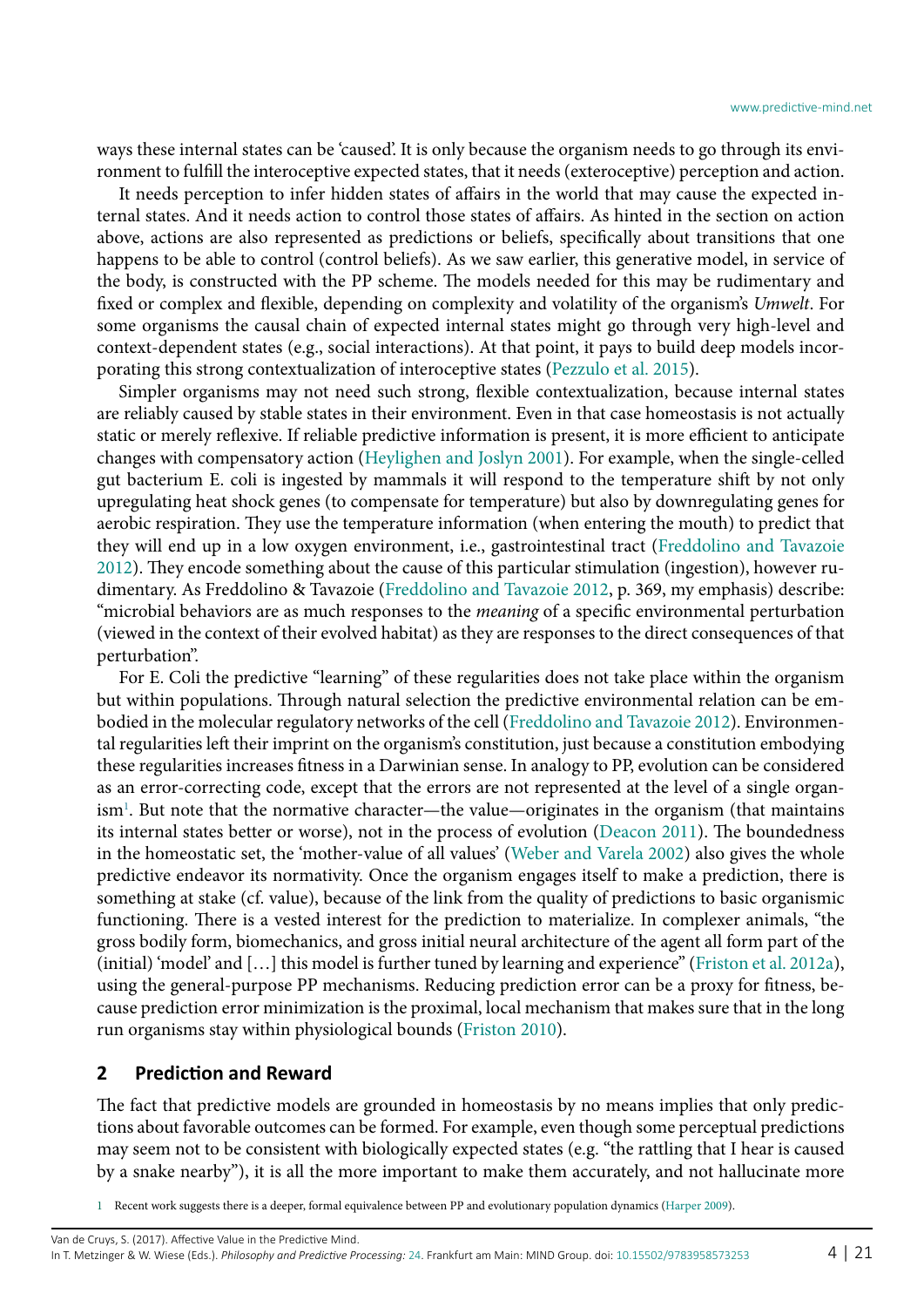agreeable alternatives. A negative stimulus only has really detrimental consequences for survival if the system was not able to adequately prepare for it, by marshaling the necessary compensatory mechanisms—if necessary by acting to avoid it. Once this is taken care of, what could be a threatening stimulus for bodily integrity, becomes harmless. Conversely, predicting (and hence preparing for) a future negative stimulus that turns out not to occur, is often very wasteful for an organism. So we see that there are good biological reasons for why prediction confirmation should be good, while failures should be bad. In fact, even an appetitive stimulus such as food could, for an unprepared body, be unpleasant.

In a PP account, reward stimuli are just expected or familiar sensory states ([Friston et al. 2012](#page-17-7)b). Intuitively we feel that we avoid punishment or seek reward and therefore visit these states less or more frequently, respectively. PP turns this intuition around, describing frequently visited states as rewards because they are expected. The reward value of a stimulus can be defined as the frequency with which it is chosen ([Moutoussis et al. 2015](#page-18-6)). Rewards do not "attract behavior", but attainment of rewards is the result of prediction error minimization, exactly as described for perception and action in general. Specifically, while in classical reinforcement learning goal-directed decision making consists of finding the policy that maximizes expected reward, when framing it in terms of Bayesian inference one assumes reward attainment and finds the policy (state-action pair) that best explains or causes that effect (see [Schwartenbeck et al. 2014;](#page-19-5) [Solway and Botvinick 2012;](#page-19-6) [Srivastava and Schrater 2015\)](#page-19-7). If one redescribes utility of outcomes as prior beliefs about states one will end up in, one can use the same PP machinery to minimize errors along the road to the expected state. This boils down to building a generative model of rewards (same as for any other stimulus). Importantly, it requires that we have prior beliefs about what the world will be like and about expected final states or goals [\(Moutoussis et al.](#page-18-7) [2014](#page-18-7)). The latter are the alternative outcomes that we expect to be reachable with policies we can apply. The key is to reduce the discrepancy between the likely and the expected outcomes. Note that within this approach, one could still make a distinction between "greedy" and epistemic actions [\(Friston et al.](#page-17-8) [2015](#page-17-8)). Greedy or pragmatic actions use prediction errors to directly fulfill expected "rewarding" states, e.g. food consumption. This is possible when there is little uncertainty about the path leading up to the expected state. In case there *is* considerable uncertainty, epistemic actions are directed at acquiring more information, that allows greedy action in the future. This implies that action may lead to increase of the distance to a goal (prediction error), in order to move to a familiar position where one can approach the goal with larger certainty ([Friston et al. 2015](#page-17-8)). However, any actual behavior will have a combination of pragmatic and epistemic elements, with prediction errors as the common currency.

The repertoire of innate expected states is specified and extended by learning throughout an animal's life. In fact, within this view, there are no distinct reward or punishment stimuli ([Friston et al.](#page-17-9) [2009](#page-17-9); [Wörgötter and Porr 2005\)](#page-20-2). Any sensory signal has a cost, namely the prediction error. It tells something about the success (failure) of the generative model we used for predicting the input. This also implies that habits or 'rituals', i.e., predictable sequences of behavior, are in fact a form of reward. There is usually no tremendous pleasurable experience to habits (we will come back to this point later on), but not performing habits when the appropriate eliciting context is present seems to produce some negative affect. It speaks to the self-sustaining nature of habits [\(Egbert and Barandiaran 2014;](#page-17-10) [Egbert and Canamero 2014\)](#page-17-11). Indeed, for over-learned behavioral patterns, devaluation of the reinforcer that was originally used to establish the behavior will not lead to reduction in behavior [\(Wood](#page-20-3) [and Neal 2007\)](#page-20-3). The wider implication is that organisms do not only preserve their life (homeostatic predictions) but also their *way of life*, as a set of expected (preferred) behaviors [\(Di Paolo 2003\)](#page-17-12).

#### **2.1 Problems with the Classical Reward Concept**

Several developments started eating away at the concept of reward as absolute, stable representation of utility, that guides decision making. We highlight two theoretical problems, and two empirical ones.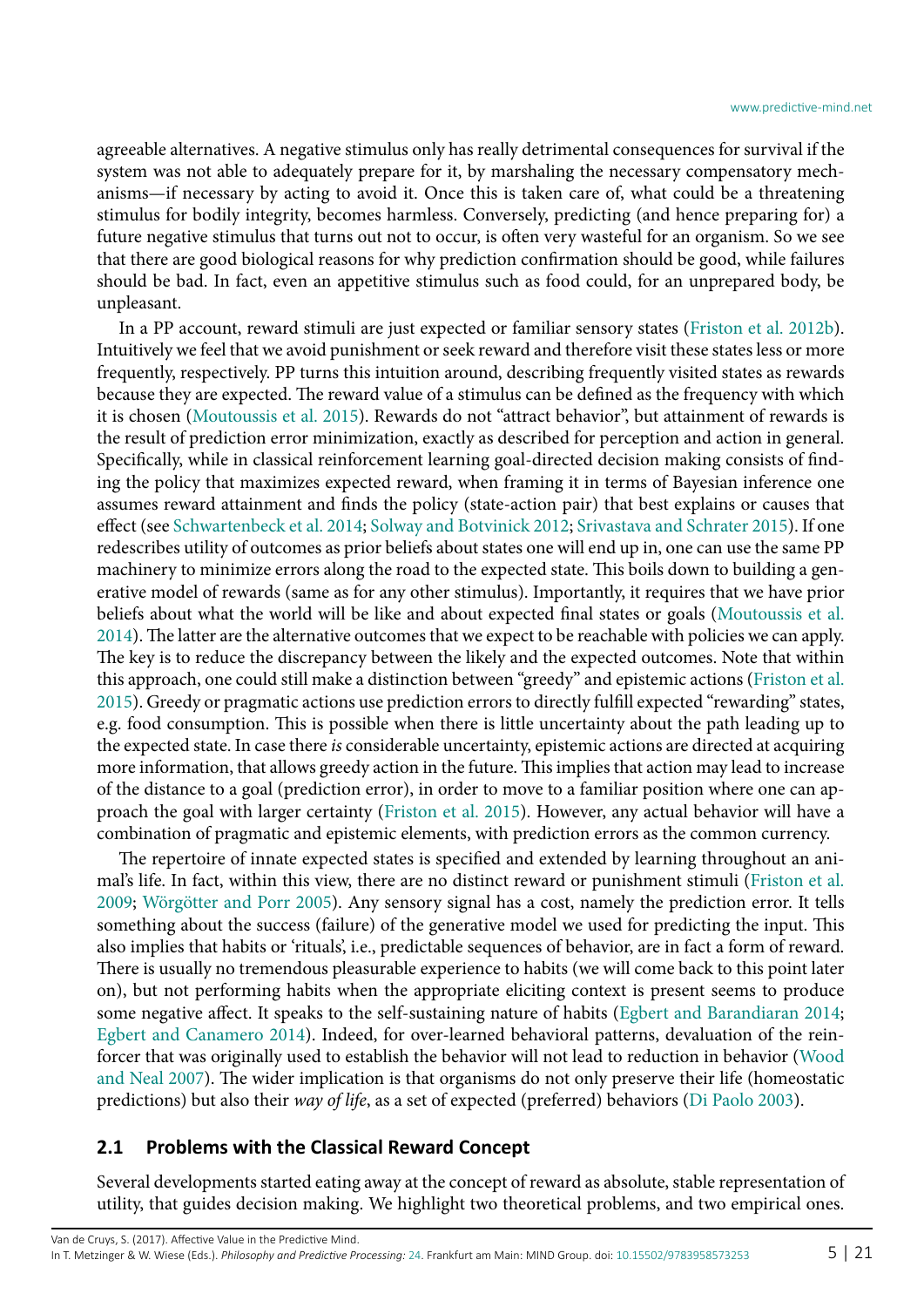First, Friston et al. ([Friston et al. 2012b](#page-17-7)) criticize the inherent circularity in the definition of reward. Reward is often defined as a stimulus that elicits (reward seeking) behavior [\(Schultz 2007](#page-19-8)). Evidently, one cannot invoke rewards to explain that same behavior later on. Second, recent theorizing suggests that rewards and punishments are always subjective and internal, meaning they "are constructions of the subject rather than products of the environment" [\(Dayan 2012,](#page-17-13) p. 1089). They are dependent on the position relative to expected states. Reward is not something in the environment, much less an external critic such as often assumed in computational reinforcement learning (see a similar critique in [Singh et al. 2009](#page-19-9)). Psychological theories too, often incorporate a semi-hidden homunculus. Here, the value (or cost) function applied to perceptual or cognitive output hides an 'evaluator', an unanalyzed 'agent' that can assign the values, within an allegedly objective, quantifiable construct. Misled by our intuition that rewards are self-evident, these homunculus remnants too often go unquestioned.

Third, Chater & Vlaev [\(Chater and Vlaev 2011\)](#page-16-5) argue on empirical grounds that, similar to sensory judgment in psychophysics, value is a not represented as an absolute magnitude but rather as a comparison, relative to the local context. Chater & Vlaev conclude that "to the extent that people have a grasp of their own, more global, values, this must be inferred from sampling their own past choices and other memories, thus revealing their preferences" ([Chater and Vlaev 2011,](#page-16-5) p. 96). In other words, humans can easily infer the reward value based on experience sampling, but these values are constructed predictions that best explain the sampled experiences. Generally, however, these representations are not necessary to enable adaptive behavior.

Finally, after conditioning reward-modulated activity is found throughout the visual hierarchy, including the primary visual cortex and the lateral geniculate nucleus [\(Gershman and Daw 2012;](#page-17-14) [Serences 2008](#page-19-10)). Conversely, "neutral" perceptual prediction errors elicit activity in striatal and midbrain regions, usually connected to reward/punishment and motivational functions (e.g., [Schiffer et](#page-19-11) [al. 2012;](#page-19-11) [Iglesias et al. 2013;](#page-18-8) [den Ouden et al. 2009](#page-17-15)). Other studies find that dopamine neurons also code for sensory uncertainty in a rewarded sensory decision-making task ([de Lafuente and Romo](#page-17-16) [2011](#page-17-16)), possibly because expected reward will decrease when sensory uncertainty increases ([Bach and](#page-16-6) [Dolan 2012\)](#page-16-6). In sum, these developments indicate that the strict segregation of probabilities (perceptual processing) and utilities (cost-reward processing) is untenable [\(Gershman and Daw 2012\)](#page-17-14), and suggest that the PP concept of reward merits further examination, because it does not suffer from these shortcomings.

#### **2.2 Pleasant Surprises and Other Objections**

The PP framing of reward does not mean that learning or behavior is not as constrained as in conventional models of reward and punishment. To take the extreme example, even if at the agent-level a pain stimulus is perfectly expected, across all levels of predictions this will never become an expected state. Tissue damage can be seen as a violation of a bodily expected state (bodily integrity) that is not compatible with continued existence. On the other hand, this approach has no difficulty explaining why humans seem to find reward in endlessly varying idiosyncratic 'niches', based on the wide flexibility in predictions they can generate.

An obvious counter-argument to the thesis that prediction errors always have a negative value is the existence of 'pleasant surprise', e.g. when one receives an offer that is better than expected. However, even in such cases there is some evidence in humans and monkeys that the initial reaction to prediction error or surprise is generally negative (however short-lived) [\(Knight et al. 2013](#page-18-9); [Noordewier and](#page-18-10) [Breugelmans 2013\)](#page-18-10). But note that the agent-level emotion of surprise encompasses more than a single, momentary prediction error (surprisal) at some level of the brain. As we will see in later sections, the dynamics of the failures and successes in prediction are more important here.

Still, intuitively, the identification of prior probabilities (predictions) with utilities seems wrong-headed. For example, Gershman & Daw [\(Gershman and Daw 2012](#page-17-14), p. 306) ask: "Should a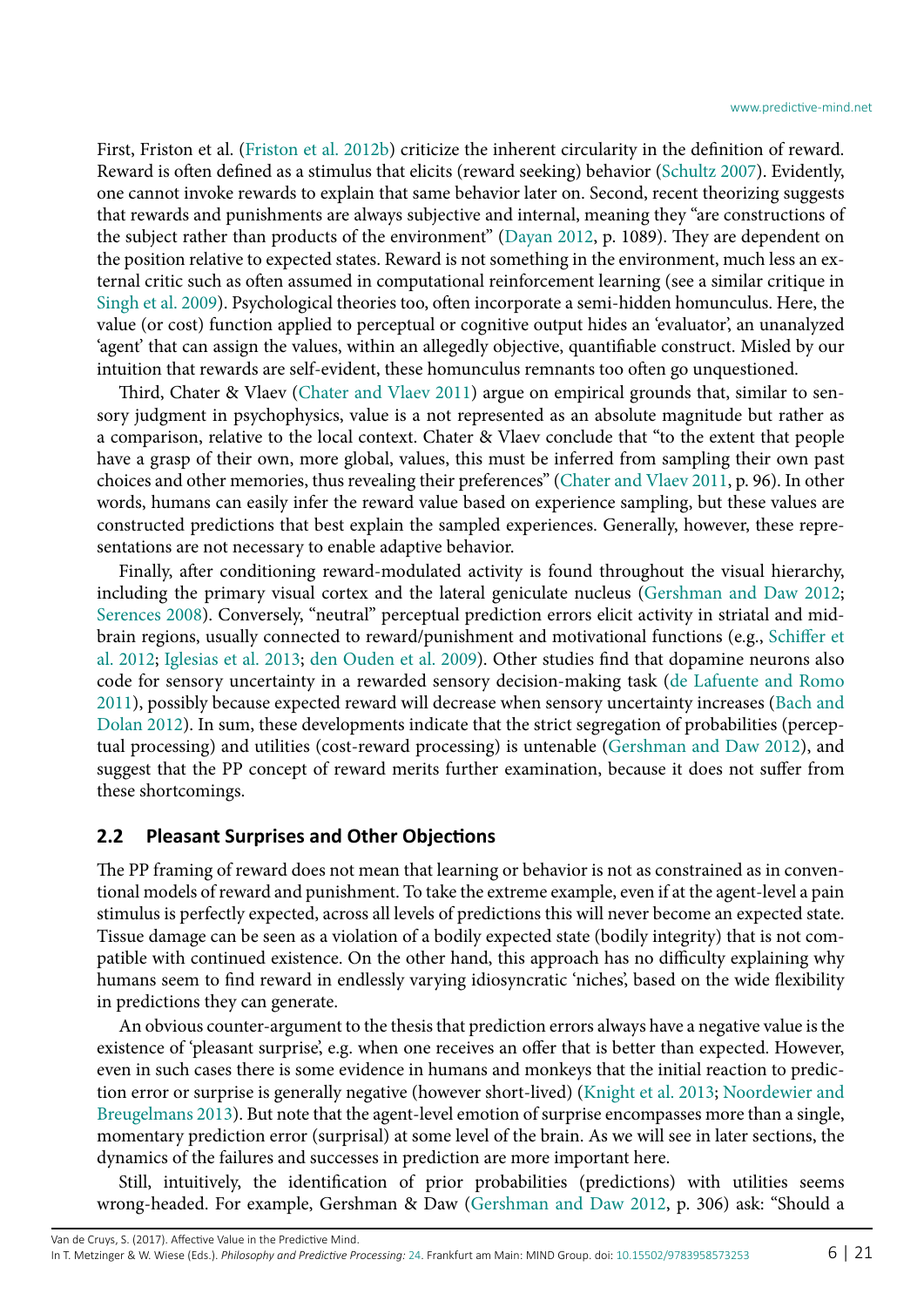person immersed in the 'statistical bath' of poverty her entire life refuse a winning lottery ticket, as this would necessitate transitioning from a state of high equilibrium probability to a rare one?" To start to defuse this argument, one has to acknowledge that in such complex cases there is not just one prediction (e.g., of poverty) at play, but rather a complete predictive hierarchy. The person growing up in poverty does not lose his or her expectation to be well-fed and to provide for kin. There might be interiorized social expectations as well, that could also urge the person to accept the winning lot. That said, once accepted, the new situation may create quite some prediction errors given a predictive system unadapted to that new state of affairs (indeed, most lottery winners like to continue their life, including job, as before; [Kaplan 1987\)](#page-18-11). Later sections will hopefully shed a different light on these forms of 'upward mobility' ([Gershman and Daw 2012](#page-17-14)).

A related counter-intuitive idea in this proposal is the lack of distinction between core concerns, desires, needs or goals of an organism versus just any predictions. Part of the answer has to be found in the hierarchy, with likely states being about what happens when I see (or do) this. In contrast, desired states are about what I can, more abstractly, expect given my biological constitution, experience and sensorimotor capacities (i.e., predictive models)<sup>2</sup>. For example, while I, at some level, expect a food reward (desire), the way to "generate" this involves lower-level sensorimotor predictions about states and state transitions (some of which we control), that are navigated through by PEM. The assumption is that some expectations (e.g., about homeostatic states that, for example, a food reward can fulfill; see the section on homeostasis) are hardwired, installed by evolution. So another part of the answer must lie in the lower flexibility of goals/desires, compared to sensorimotor predictions which are flexibly updated when inputs change. However, because the whole hierarchical model is relevant to the organism (if it was not it would not have been formed), any prediction has cognitive (belief) and conative (desire) elements which cannot be disentangled [\(Millikan 2004\)](#page-18-12). Predictions are never motivationally neutral, but represent states and direct behavior at the same time. More work will be needed to explain our intuitive distinction between likely and desired states if both are ultimately predictions, but the hierarchy is bound to play an important role. The lower level likely states mostly pertain to faster changing dynamics in inputs (regularities in shorter time frames). The higher level desired states link to slower changing dynamics (e.g., 'I am a good person'). If evidence mounts that undermines the latter type of predictions, a full-blown existential crisis may occur. Luckily, there are often ways to shield such prediction errors, i.e., to explain them away with 'auxiliary predictions'.

At this point one might object that reward (or positive affect) as defined so far is too 'conservative' a concept<sup>3</sup>: we basically aim to return to familiar, overlearned states or situations and resist anything that deviates from those expected states (but see dissonance or conflict theories of emotion; [Mandler](#page-18-13) [2003](#page-18-13); [Festinger 1962](#page-17-17); [Hebb 1946\)](#page-18-14). This approach may explain the familiarity bias (cf. the mere exposure effect) that is often reported ([Lauwereyns 2010](#page-18-15)), but it does not even remotely seem to capture our *experience* of reward in general. We easily get bored—a loss of reward value—with very familiar or repetitive stimuli. More so, we seem to actively explore departures from well-trodden paths and expected situations. How do we explain that our motivations often lie outside of predictable ruts? And how can we more fully account for rewards as hedonic, pleasurable experiences derived from these different situations? That is what we will discuss next.

#### **3 Affective Valence**

If we define drives as prediction errors or discrepancies between current and expected state ([Keramati](#page-18-16) [and Gutkin 2011](#page-18-16)), we end up a new way of looking at the affective, experiential value of rewards as

Van de Cruys, S. (2017). Affective Value in the Predictive Mind.

<span id="page-6-0"></span><sup>2</sup> At least in humans this seems to have an important social comparative component as well: our predictions are formed based on what people that one considers to be similar to oneself, could attain.

<span id="page-6-1"></span><sup>3</sup> But it is far from a passive notion: to keep the organism within some expected range of a variable often means elaborate and vigorous activity (cf. allostasis; [Egbert et al. 2013](#page-17-18)).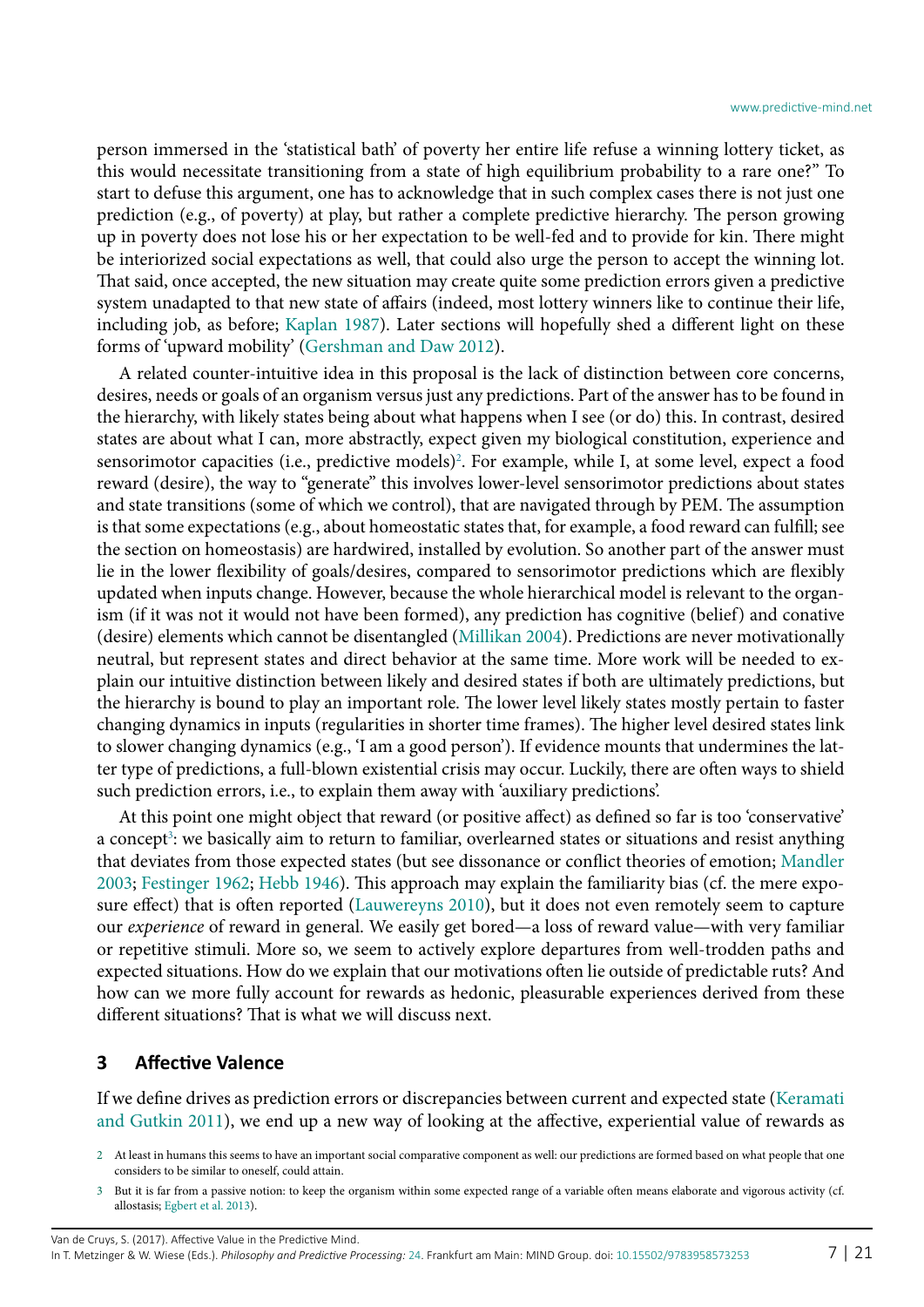well. Reward value is directly dependent on drives in the sense that the reward value of, say, a drop of water depends on the internal drive state of the organism (e.g., a thirsty rat). It is easy to see that what is critical then is the change in prediction errors (drive states). Hence, positive value is defined as a decrease of prediction errors, while negative value can be equated with an increase in prediction errors.

More generally, we propose that the affective valence is determined by the change in (or first deriv-ative of) prediction error over time ([Joffily and Coricelli 2013;](#page-18-17) [Van de Cruys and Wagemans 2011](#page-19-12))<sup>4</sup>, with positive valence linked to active reduction of prediction errors, and negative to increasing prediction errors. This makes sense because these temporal dynamics signal whether the organism is making progress (or regress) in predicting its environment, which in the long run translates in proper functioning of the processes of life (fitness) ([Damasio 2003\)](#page-17-19). It is easy to see that the reward value of food very much depends on how large the prediction error initially was (i.e., how hungry you were), and hence how big a change the food consumption induced, but we propose this is a general pattern.

Importantly, emotional valence is not something added to these error dynamics, it is those dynamics. They are a reflection of quality of processing, so they do not have to be evaluated in turn. We connect positive and negative affect here to general purpose processing characteristics, detached from particular utility or motivations. They are purely determined by how the organism interacts with its environment (see also [Polani 2009](#page-19-13)).

This goes beyond the simple view that prediction confirmation results in positive affect, while violations of predictions are negative. Once homeostasis, rather than being reactive, relies on predictive models, errors often do not have direct effect on homeostasis (or fitness). It then becomes equally important to monitor prediction error dynamics, as it is to monitor the errors as such. Mere presence of instantaneous prediction error does not seem to be an adequate basis of emotional valence. Positive affect might still occur for a large instantaneous error as long as this error is (or has been) in the process of being reduced.

It is no stretch for humans to imagine that making progress in predicting various sensorimotor domains can be very rewarding (e.g. see [Hsee and Ruan 2016\)](#page-18-18). More challenging is to show those 'informational' rewards in nonhuman animals. However, Bromberg-Martin & Hikosaka [\(Bromberg-Martin](#page-16-7) [and Hikosaka 2011\)](#page-16-7) have managed to show that monkeys too are prepared to work to receive cues that reduce their uncertainty (reduce errors), even though their choice had no influence whatsoever on the actual reward subsequently received. The animals even chose the information cue more consistently than they typically choose a high probability reward over a low probability reward ([Niv and](#page-18-19) [Chan 2011](#page-18-19)). Moreover, these informational gains elicited dopaminergic neural activity in midbrain regions similar to that for conventional rewards. Our account would predict that such effects generalize to other animal species, but of course, for there to be changes in prediction errors there need to be predictions formulated. Therefore, the specific instances of predictive gain will depend on the kind of models an animal constructs about its world.

Behavioral testing of these ideas is challenging because these dynamics are subject to learning and because it can be difficult to determine the predictions participants apply. Suggestive evidence comes from a recent study looking at the affective consequences of conflict resolution [\(Schouppe et al. 2014](#page-19-14)). These authors build on the priming study by Dreisbach & Fischer ([Dreisbach and Fischer 2012](#page-17-20)) which showed that incongruent Stroop stimuli, as opposed to congruent ones, can prime people to more quickly evaluate negative words or pictures than positive ones (an indirect measure of negative affect). Schouppe et al. ([Schouppe et al. 2014\)](#page-19-14) report that, while incongruent stimuli are indeed aversive, once they are successfully solved more positive affect will follow than for congruent stimuli. The original prediction error (conflict) seems conducive to later reward from resolution, consistent with what we

<span id="page-7-0"></span>4 Note that the model by Joffily & Coricelli strictly speaking is not about prediction errors but rather about the more general concept of (variational) free energy.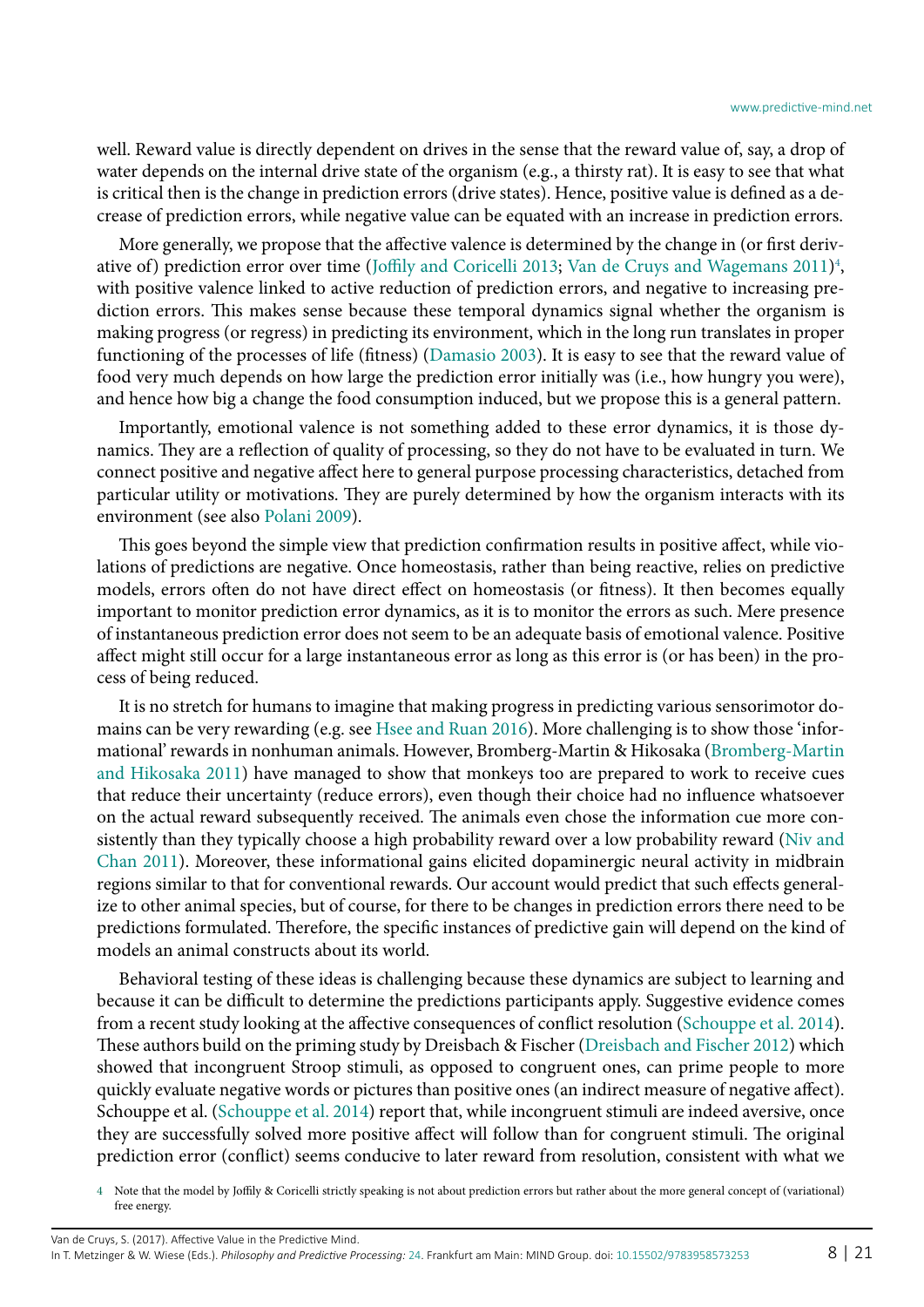propose here. Future studies should attempt to induce, violate and resolve new predictions in the lab to see if these dynamics have the hypothesized emotional effects.

#### **3.1 Specifying Predictive Progress**

Even though the current view entails that emotions can arise wherever errors are compared, there are good computational and ecological reasons why change in errors is computed and compared within the limits of one and the same input domain. Comparing errors from very different perceptual levels or sensorimotor situations would be very demanding to the system, and, more importantly, unproductive. As Oudeyer, Kaplan & Hafner ([Oudeyer et al. 2007,](#page-18-20) p. 8) remark with regard to an artificial agent, such a system may "attribute a high reward to the transition between a situation in which a robot is trying to predict the movement of a leaf in the wind (very unpredictable) to a situation in which it just stares at a white wall trying to predict whether its color will change (very predictable)." PP proposes that specialization (functional segregation) in the brain stems from conditional independence of different representations—representations that have predictive relations organize into regions with tight interconnections [\(Friston et al. 2013](#page-17-21); [Stansbury et al. 2013](#page-19-15)). This architecture may also be used to evaluate changes in errors relating to predictions that actually belong to the same domain.

Predictive progress has already been used to understand and implement intrinsic rewards in the domain of artificial intelligence [\(Kaplan and Oudeyer 2007;](#page-18-21) [Schmidhuber 2010](#page-19-16)). More recently a decrease in prediction errors (or equivalently a predictive learning gain) was assumed to underlie intrinsic rewards in humans as well ([Kaplan and Oudeyer 2007](#page-18-21)). Agents that at each point try to maximize predictive progress, will avoid losing time in regions of sensorimotor space that are too difficult to predict with the current capacities and regions that do not contain any learnable differences anymore, either because the domain is known or because what is left is noise variation. Hence, they will automatically focus on situations and stimuli that contain learnable differences, just above their current state of predictive knowledge, where the largest gain can be made. This guiding principle enables the agent to explore and proceed through stages of increasing predictive difficulty ('developmental phases').

There is some debate about the extent to which such an imperative to maximize prediction error reduction and PEM are one and the same thing ([Clark 2013;](#page-16-0) [Froese and Ikegami 2013;](#page-17-22) [Little and Som](#page-18-22)[mer 2013](#page-18-22)). Proponents of the 'maximizing learning gain' position contend that an organism driven by PEM will seek a dark room and stay there, because prediction error is maximally reduced there. However, a dark room is not actually a maximally expected situation, or does not stay so for long, in a PP framework (see also [Friston et al. 2012a](#page-17-6)). Prediction errors are always computed relative to an agent's possibly complex, embodied model, with its specific organism-defining expectations, quickly rendering the dark room unexpected. While this seems to answer the 'negative' objection (why not stay in the dark room), can PEM also fully account why we humans 'positively' seek out prediction errors? This seems to depend on the kind of multi-level and second-order predictions we generate. As an example, if, at an abstract level, you expect yourself to be friendly, confirmation of this prediction will sometimes entail prediction errors on other, possibly lower levels. The key is to predict the violations as well, such that their impact can be reduced (see discussion on precision above). Similarly, if you expect to be a good darts player, you will need to tolerate some lower level sensorimotor errors to get there, usually because you can also reasonably expect the errors encountered to be reducible, based on previous experience. In short, a good predictive agent will always expect to be surprised. We seek prediction errors that are reducible, given our models, including the actions (as beliefs about inputs we control) we can rely on.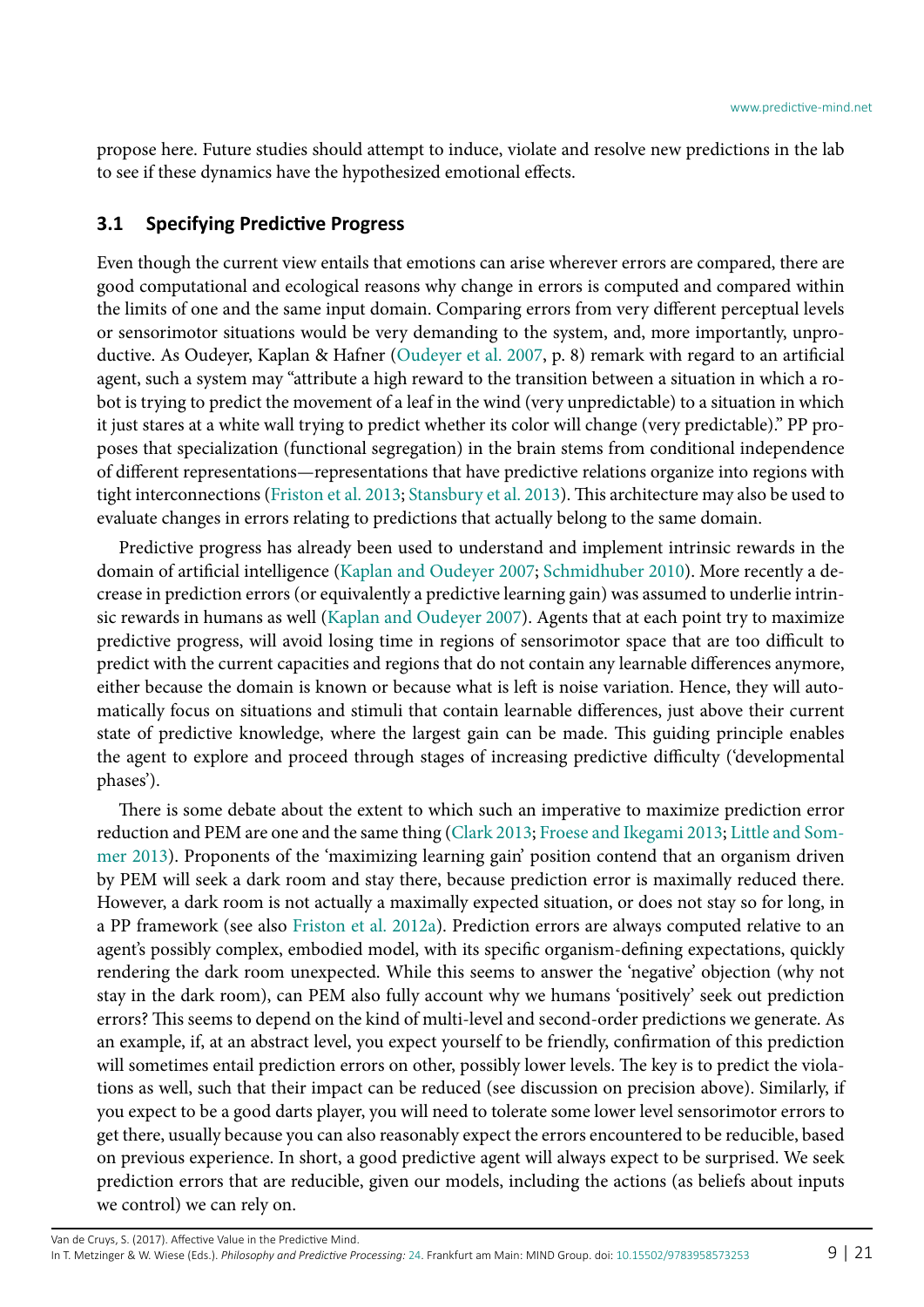#### **3.2 Non-Conceptual Metacognition**

An operation performed on the prediction errors can be considered a form of metacognition. Similar to precision, the temporal comparison of prediction errors is a second-order operation. In the first-order process, prediction errors are information used to update predictions, while in the second-order process the prediction errors as outputs of the first order process are in turn compared in time, which provides new information that, we argue, is phenomenally experienced as valence and that may become available for processes beyond the predictive chain that created the errors. The result is a form of nonconceptual information about uncertainty that increases or decreases in the current situation. It is not about the (propositional) content but about the content-forming processes. The thesis here is that emotions are the qualitative experience (quale) of this kind of nonconceptual information. In a related view, Reisenzein ([Reisenzein 2009](#page-19-17)) $^{\rm 5}$  argues that emotions non-conceptually convey important changes in an experiencer's belief system in interaction with the world. This is indeed what prediction errors signal. Their dynamics are a form of feedback on the system's own functioning as it deals with external and internal challenges, so a conception of affect as a continuous "neurophysiological barometer of the individual's relationship to an environment at a given point in time" [\(Duncan and Barrett 2007\)](#page-17-23) is nicely consistent with this. Similarly, Frijda ([Frijda 2006](#page-17-24), p. 82) notes: "pleasure is the positive outcome of constantly monitoring one's functioning". For affect and motivation, the attainment of the "object" is of lesser importance, considering that predictive progress is zero then. This provides an interesting perspective on what Cantor and Kihlstrom ([Cantor and Kihlstrom 1987,](#page-16-8) p. 179) called the paradox of goal-setting, namely "that people are often less intrigued or impressed with an end-state the closer they come actually to achieving it".

In the current view, the non-conceptual information is available in terms of the positive or negative affective tone of experiences. Note the connection with the concept of cognitive or perceptual fluency ([Reber et al. 2004\)](#page-19-18) as the ease with which stimulus material is processed. In its different operationalizations (e.g., by increasing the symmetry and contrast of visual stimuli, or the readability of words), it has been repeatedly shown to positively affect the appreciation of stimuli. Fluency should also be seen as a metarepresentation [\(Alter and Oppenheimer 2009\)](#page-16-9) and is arguably well characterized as the experience of actively reducing prediction errors (and disfluency as increases in prediction errors). Moreover, if one identifies emotion with the way of processing rather than end-products, perceptual (dis)pleasures and 'proper' emotions might be subsumed under the same principles. Specifically, (dis) fluency with regard to approaching high-level goals or biological concerns (bodily expected states) is what we usually associate with emotions. This idea is barely new. In a very influential control-theoretic approach to emotions, Carver & Scheier [\(Carver and Scheier 1990](#page-16-3)) linked dynamics in mismatch between goals and actual state of affairs to dynamics in emotion. They described how multi-level goals should be interpreted as hierarchical reference values, from abstract idealized goals (e.g., having a self-image of a good person at the highest level), to more concrete actionable expectations (e.g., shoveling snow off of walks). In PP terms, actions have to make sure that the agent can harvest the inputs that conform to "trickled down" expectations. So, analogously to PP, these expected values can generate errors at every level. Our own actions (or external circumstances) cause changes over time in discrepancies relative to these values. Carver and Scheier already argued that emotion is about monitoring the rate of discrepancy (prediction error) reduction, as we propose above. However, their analysis suggests a pertinent extension of what we presented so far. They suggest that the rate of mismatch reduction is in turn subject to a control loop, comparing actual with expected rate of change. Only when the current rate of prediction error reductions deviates from the expected rate of reduction, so Carver and Scheier argue, one experiences emotion. This will of course be positive affect if the rate of progress to the goal is higher than expected, negative if it is lower than expected.

<span id="page-9-0"></span>5 Note that in Reisenzein's theory desires still have a status categorically different from other beliefs.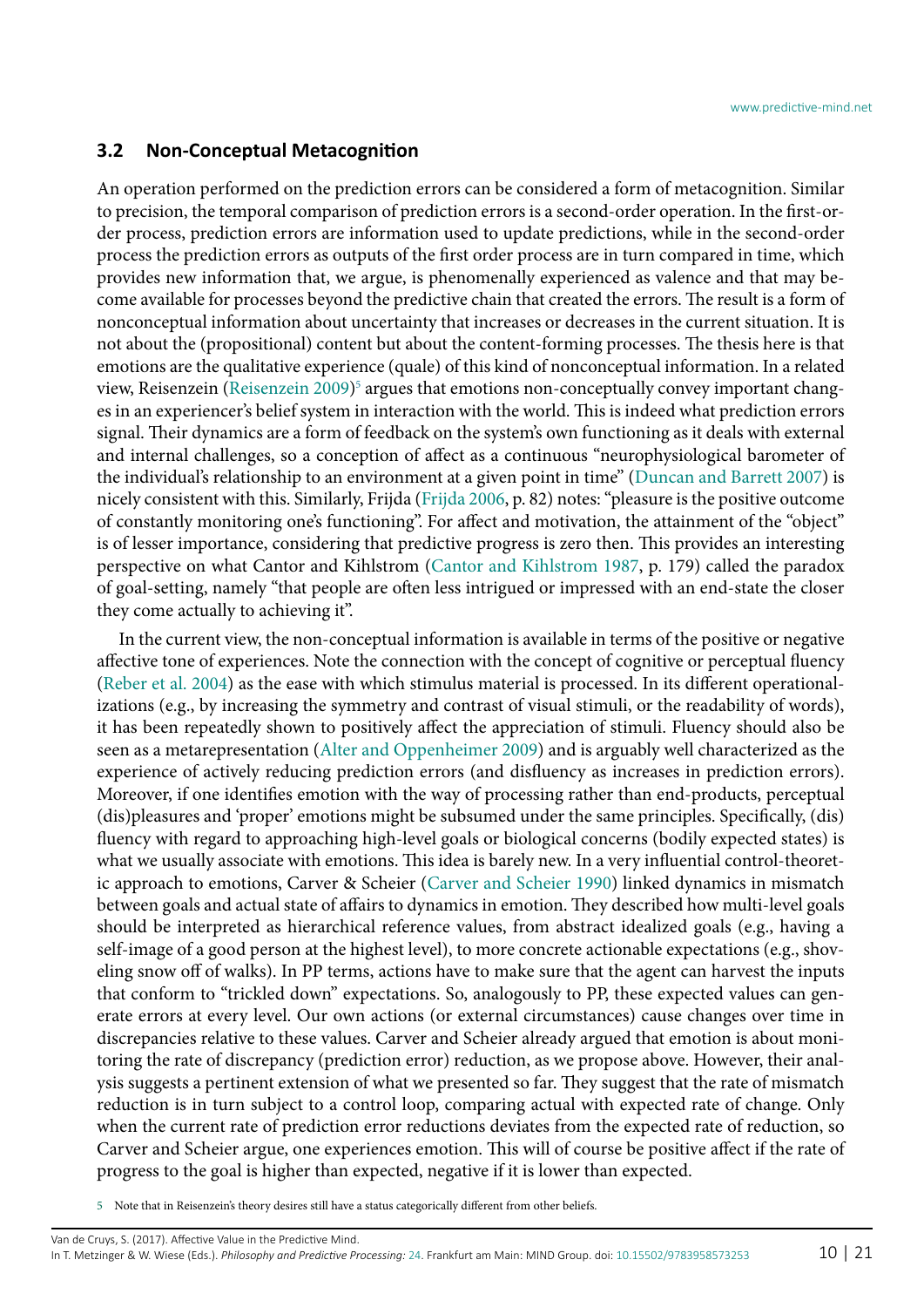Based on PP, this makes a lot of sense. As we described, prediction error minimization is the way we perceive and act, so we are reducing errors all the time, e.g., when we successfully use our sensorimotor system to walk the street. Generally, little positive or negative emotion is involved despite these constant error reductions. This may mean that these changes in sensorimotor errors are not large enough, but most likely what rate is substantial depends on the expected rate of reduction for the current sensorimotor context. Where do the predictions of rates come from? These might very well be contextually learned through the same predictive machinery as for 'first-order' predictions. In fact, PP already includes second order expectations about precisions, which can be considered as (inverse squared) expected prediction errors [\(Mathys et al. 2014](#page-18-23)). The higher order prediction errors that are used to update these expected precisions (so-called volatility prediction errors or VOPEs) compare predicted prediction errors (predicted uncertainty) with observed prediction errors (actual uncertainty). For example, if first level prediction errors (also called value prediction errors or VA-PEs<sup>6</sup>) are reduced, but the corresponding VOPEs do not decrease, the error continues to be lower than expected, possibly providing a basis for positive affect. It still needs to be clarified to what extent the temporal derivatives and expected rates as described here can be realized using expected volatilities per se ([Joffily and Coricelli 2013\)](#page-18-17), but these developments at least suggest learning about such second order states is possible within a PP system.

However, genetic factors might also contribute to these expected error reduction rates. Individual differences in expected rates of error reduction may account for certain dispositional affective traits. Indeed if the predicted rate of progress is set too high, an individual will tend to experience more negative affect than positive, because the prediction will rarely be matched ([Carver and Scheier 1990](#page-16-3)). This may happen, even if this person's actual rate of progress is very high. Furthermore, if the expected rates of progress are indeed at least partly learned specifically for different sensorimotor situations, this may constitute a form of emotion regulation. Specifically, the system may, through updating the expected rates, remain within a given range of emotional experience by adapting this criterion of expected rate of change (the neutral point).

Interestingly, once an agent can track and learn to expect certain rates of change in prediction errors, it arguably will show a distinct propensity to explore and learn. This continuous, active search for reducible prediction errors (satisfying an expected error reduction rate) may in turn have enabled the development of rich social relations and culture. As such, this may form another counter-argument for the dark room objection against the principle of PEM: There will never be a stationary stimulus or situation satisfactory for an agent that expects some non-zero rate of prediction error minimization.

#### **3.3 Varieties of Affect**

Looking back, we have first encountered reasons to attribute emotion to prediction errors (mismatch) or confirmation as such, then we have shown it may be better attributed to changes over time in prediction errors, and finally to errors about expected rates of change. Importantly, these three can be independent. Borrowing an analogy from Carver & Scheier [\(Carver and Scheier 1990\)](#page-16-3); if we make the parallel with distance, speed (first derivative of distance over time) and acceleration (second derivative), we can see that any rate of progress can be associated with any instantaneous prediction error, and further any change in rate of progress can co-occur with any instantaneous rate. The rate of error minimization seems to provide the necessary signal for valence. However, in mammals, especially humans, rate may be subjected to predictions of its own, moving important emotional dynamics to that level. Still, rate may determine the continuous hedonic tone of what is sometimes called 'background emotions' ([Damasio 2000\)](#page-17-25). A steady rate of progress may induce a diffuse feeling of well-being, a sense of properly functioning bodily and sensorimotor systems, akin to what is sometimes described as experience of flow [\(Csikszentmihalyi 1996\)](#page-16-10). The usually brief episodes of (intenser changes in) emotions

<span id="page-10-0"></span><sup>6</sup> This is not about emotional value, but about a quantitative mean value of the estimated state.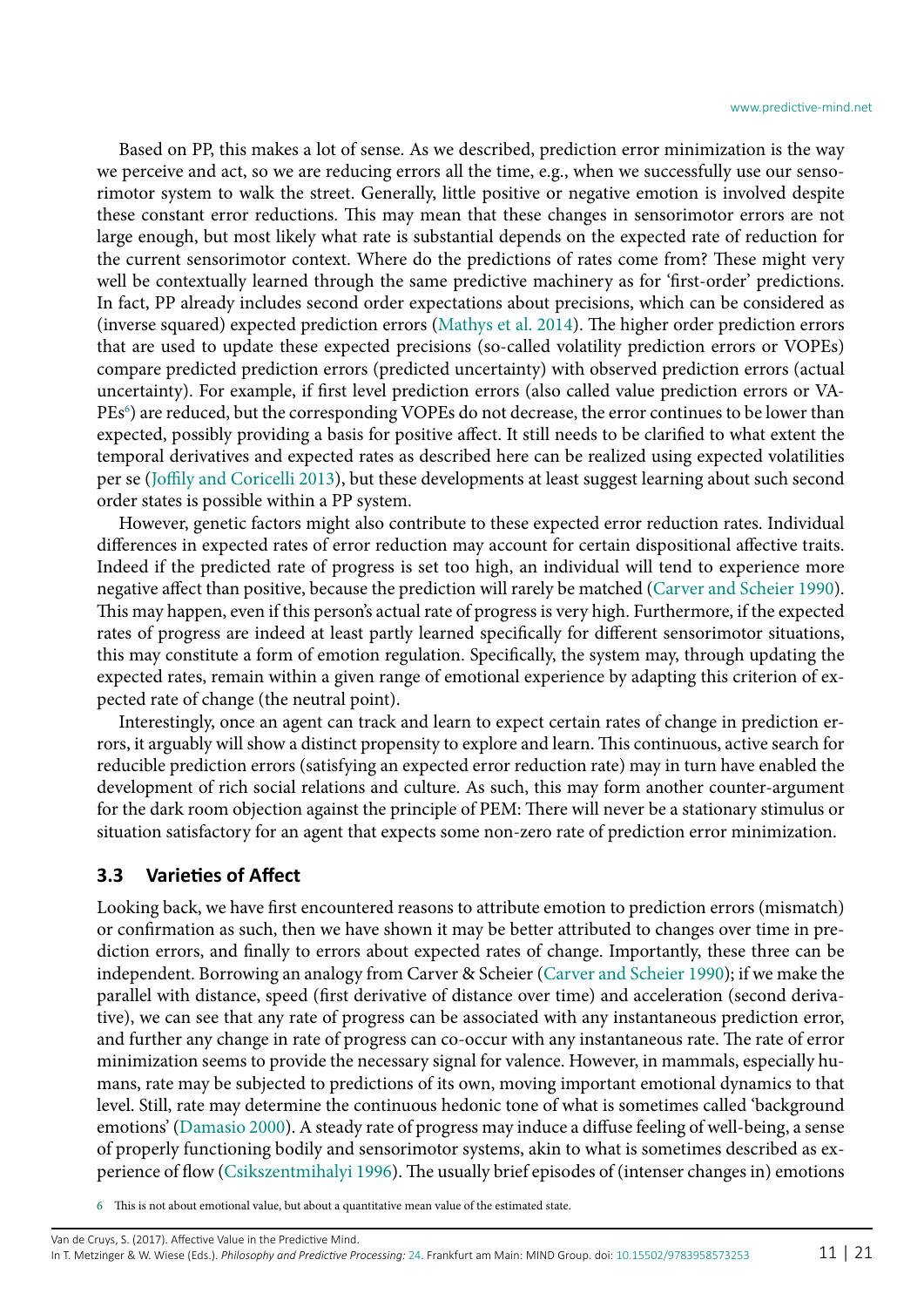in our daily life, i.e., emotions as commonly understood, seem linked to unexpected changes in rates of progress.

Emotions are notoriously volatile, comparative, and subject to habituation ([Frijda 2006](#page-17-24) [1988]). These characteristics naturally follow from the current framework. By definition, prediction errors and their temporal dynamics are dependent on learning. Pleasures from increased rates of predictive progress only last as long as this progress is possible. Kaplan & Oudeyer [\(Kaplan and Oudeyer 2007](#page-18-21)) note that "progress niches are nonstationary". Meanwhile, the contrastive property of emotion entails that a suboptimal state (sizable prediction error) may still be pleasurable depending on the starting position, because there is a positive, possibly higher than expected, rate of error reduction. Emotions emerge as situated in perpetually moving regions of state space in a system that grounds them in predictive dynamics. Rather than being associated with particular "target" objects or states, they are the concomitant of successful (or unsuccessful) striving ([Duncker 1941\)](#page-17-26). Note that this type of system does not aim to maximize the frequency of positive affect (nor would that be particularly adaptive; [Carver and Scheier 1990](#page-16-3)). Rather, it may redistribute frequencies of positive and negative affect so as to preserve the range.

One might object that the view we propose runs the risk of 'intellectualizing' emotions. Indeed we essentially described affect as a specific form of cognition. In that sense, it is somewhat related to previous emotion theories about the 'need to resolve uncertainty', most aptly formulated by Kagan ([Kagan](#page-18-24) [1972](#page-18-24)). But conceptualizing this as the 'wish to know' [\(Kagan 1972](#page-18-24)) or the 'need for cognition' ([Ca](#page-16-11)[cioppo and Petty 1982\)](#page-16-11) seems to suggest that this capacity is aimed at finding out some 'ground truth' (and exclusive to so-called higher animals). Knowledge captured in the predictive models is always subjective and constructed [\(Heylighen and Joslyn 2001\)](#page-18-4), i.e., the agent has no direct access to the 'real world', but can only 'negotiate' its conditions by actively predicting (constructing) its characteristics. As von Glasersfeld [\(von Glasersfeld 1995\)](#page-19-19) stated we meet the world only in our failures. In contrast to these existing related approaches, ours centers on prediction errors, rather than *any* uncertainty, and more specifically their dynamics (rather than static uncertainty). Still, our account underscores the role of uncertainty and unpredictability in emotion and motivation [\(Anselme 2010](#page-16-12); [Jackson et al.](#page-18-25) [2014](#page-18-25); [Whalen 2007](#page-20-4)). For example, rats seem more motivated to work for a reward in conditioning experiments that introduce some uncertainty in the predictive link between conditioned stimulus and unconditioned stimulus (reward) ([Anselme et al. 2013\)](#page-16-13). Conversely, the exacerbating effect of uncontrollability $^{\prime}$  and unpredictability on stress and anxiety is well-documented [\(Hirsh et al. 2012](#page-18-26); [Mineka](#page-18-27) [and Hendersen 1985](#page-18-27)).

Error dynamics are common to all processing, be it interoceptive, exteroceptive, abstract goal-related or low-level sensorimotor. This may better account for the very broad range of situations that can engender positive or negative affects. For example, apart from biologically relevant things, positive emotions may be experienced from scary movies, abstract perceptual stimuli (e.g., in art), acquired tastes such as piquant foods [\(Rozin and Kennel 1983](#page-19-20)) or painful stimulation such as masochistic pleasures [\(Klein 2014\)](#page-18-28). These instances may be difficult to explain from the viewpoint that pleasure is only attached to biologically instrumental situations (or appetitively conditioned stimuli). Below we review those emotions, subtle and intense, that are usually considered to be atypical, for that reason. We try to show that, when taking into account the error dynamics relative to (learned) expected states, they are very representative emotions.

#### **3.3.1 Intrinsic Pleasure and Curiosity**

Development is a rich source of emotions. For example, the baby that wants to keep on playing peek-aboo [\(Parrott and Gleitman 1989](#page-19-21)) till predictions of object constancy are fully formed and the situation

<span id="page-11-0"></span><sup>7</sup> In the current account the distinction between unpredictability and uncontrollability largely dissolves—actions (to exercise control) are predictions as well, with concomitant expected levels of prediction error decrease or increase.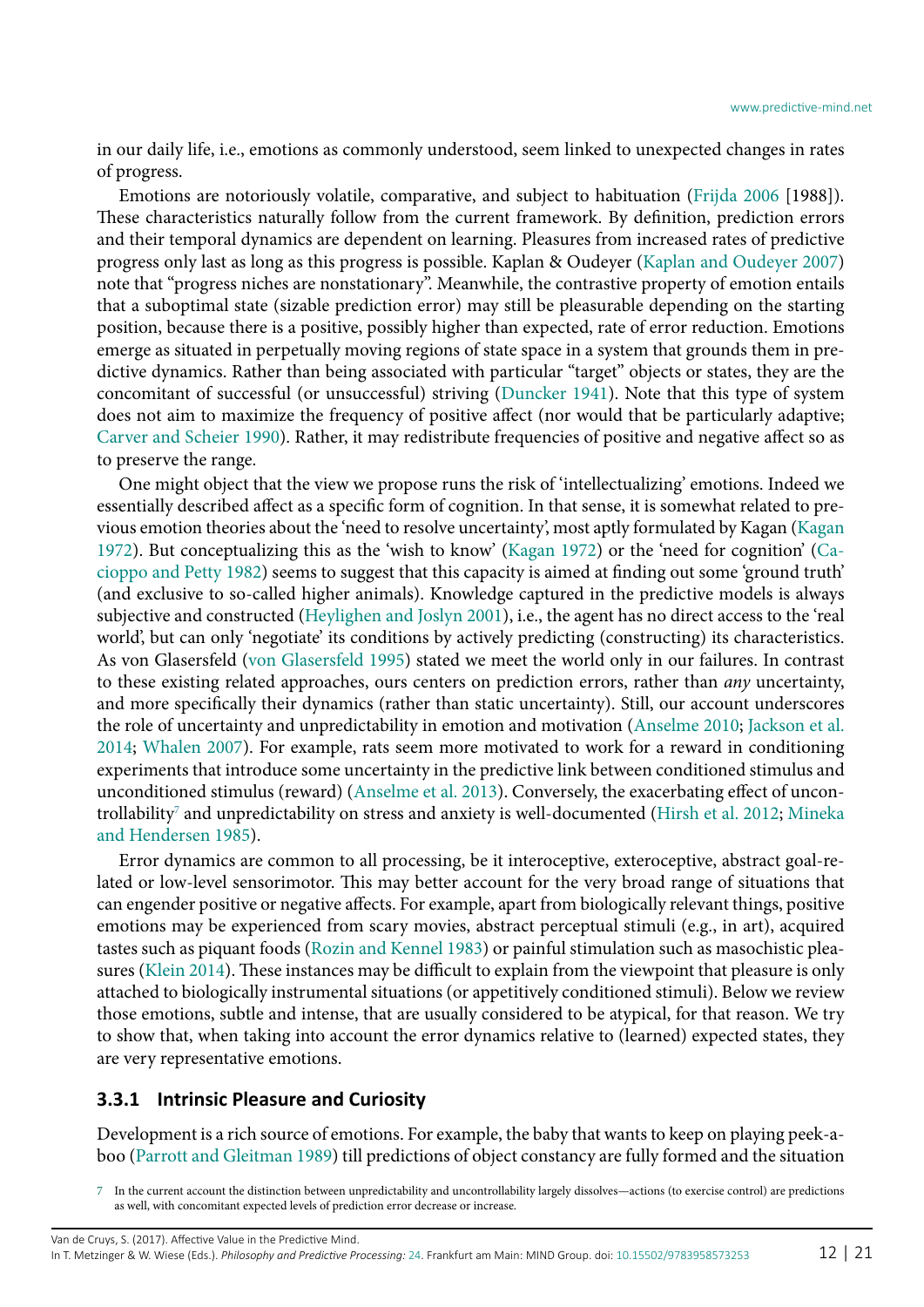contains virtually no dynamics in prediction errors anymore. Or the child that is excited to hear the same bed-time story again and again, until errors are driven down by learning its structure (not only of the plot but also of lower level sensory patterns, as is for example clear from toddlers' preference for repetitive rhymes). Later in life, emotion theorists emphasize the centrality of the emotion of interest, for development and beyond [\(Izard 2007;](#page-18-29) [Silvia 2001](#page-19-22)). The two factors that have been shown to determine interest can easily be translated to our approach, arguably gaining some specificity in the process. First, only new, unexpected or complex stimuli ("novelty-complexity appraisal") can elicit interest ([Silvia 2008\)](#page-19-23), implying that prediction errors are required $^8$ . The second factor needed to evoke interest is roughly described as comprehensibility or coping potential [\(Silvia 2008\)](#page-19-23), an appraisal of one's capacity to deal with or understand the (unexpected) stimulus. In our terms, this would be an expectation of a positive rate of error reduction for the current sensorimotor context. We continually, implicitly probe our coping potential by predicting performance (sensory consequences of actions) and computing errors. In fact, making progress (actively reducing errors) in predicting a certain activity domain would be a good indicator of adequate coping potential in this domain in the near future. Hence, the importance of expected rates of progress. In this way, important elements of appraisal theories of emotion can fit within this PP account [\(Ellsworth and Scherer 2003;](#page-17-27) [Moors 2010](#page-18-0)).

One of the most influential views on curiosity and exploration is Berlyne's optimal level account ([Berlyne 1970](#page-16-14)). He argued that organisms seek out stimuli with medium level complexity or novelty, to keep their arousal at an optimal, pleasing level. This preference for optimal level of complexity is corroborated in experiments with infants that looked longer at stimulus items that were neither very simple nor very complex [\(Kidd et al. 2012](#page-18-30)). Rats too, prefer to spend time in arms of a maze of which the patterns on the walls were slightly more complex relative to the walls they preferred earlier [\(Dem](#page-17-28)[ber et al. 1957\)](#page-17-28). The latter studies emphasize the crucial role of experience, which can lower complexity (increase predictability). We would argue that organisms are very much tuned to reducible uncertainty in input. They explore stimuli with medium levels of prediction errors, because they predict a positive rate of error reduction in these inputs. Indeed, they have had experience of error reduction with slightly simpler but similar inputs. In agreement with this, 18 month old children already attend longer to learnable compared to unlearnable linguistic grammar, strongly suggesting they make good estimates of their future predictive learning progress [\(Gerken et al. 2011\)](#page-17-29).

In adults, through experience, these dynamics, and the pleasures or displeasures derived from them, are not so much situated on the purely perceptual level, but rather on the conceptual level, e.g., stories, jokes or soaps. Although a complete treatment of social emotions will not be given here, observe that they often involve a convergence or divergence in opinions or 'worldviews' (expected states and beliefs). We make models of ourselves and others, like we do for the rest of our environment ([Moutoussis et al. 2014\)](#page-18-7), so similar error dynamics are in play in this context. Moreover, the rewarding sense of (em)power(ment) can be interpreted as the result of actively bringing about anticipated sensory effects through action execution ([Polani 2009\)](#page-19-13). This seems consistent with our idea that rewards derive their rewarding capacity from reductions in pre-existing prediction errors. Beneficial, motivational effects of a sense of control ('mastery') ([Klein and Seligman 1976\)](#page-18-31) may similarly be explained as positive affect from a high expected rate of error reduction.

#### **3.3.2 Humor**

In general, the positive emotional mark on unexpected progress towards predicted states is stronger (than just progress). This is consistent with the view proposed here, that a higher than expected rate of error reduction determines positive emotion. This is best illustrated in laughter. In a poignant analysis, Sroufe & Waters [\(Sroufe and Waters 1976\)](#page-19-24) observe that laughter results when a rapid, maximal tension build-up is followed by a rapid 'release' or 'recovery'. The ill-defined term 'tension' was often used to

<span id="page-12-0"></span>8 Note that complexity is also dependent on predictability.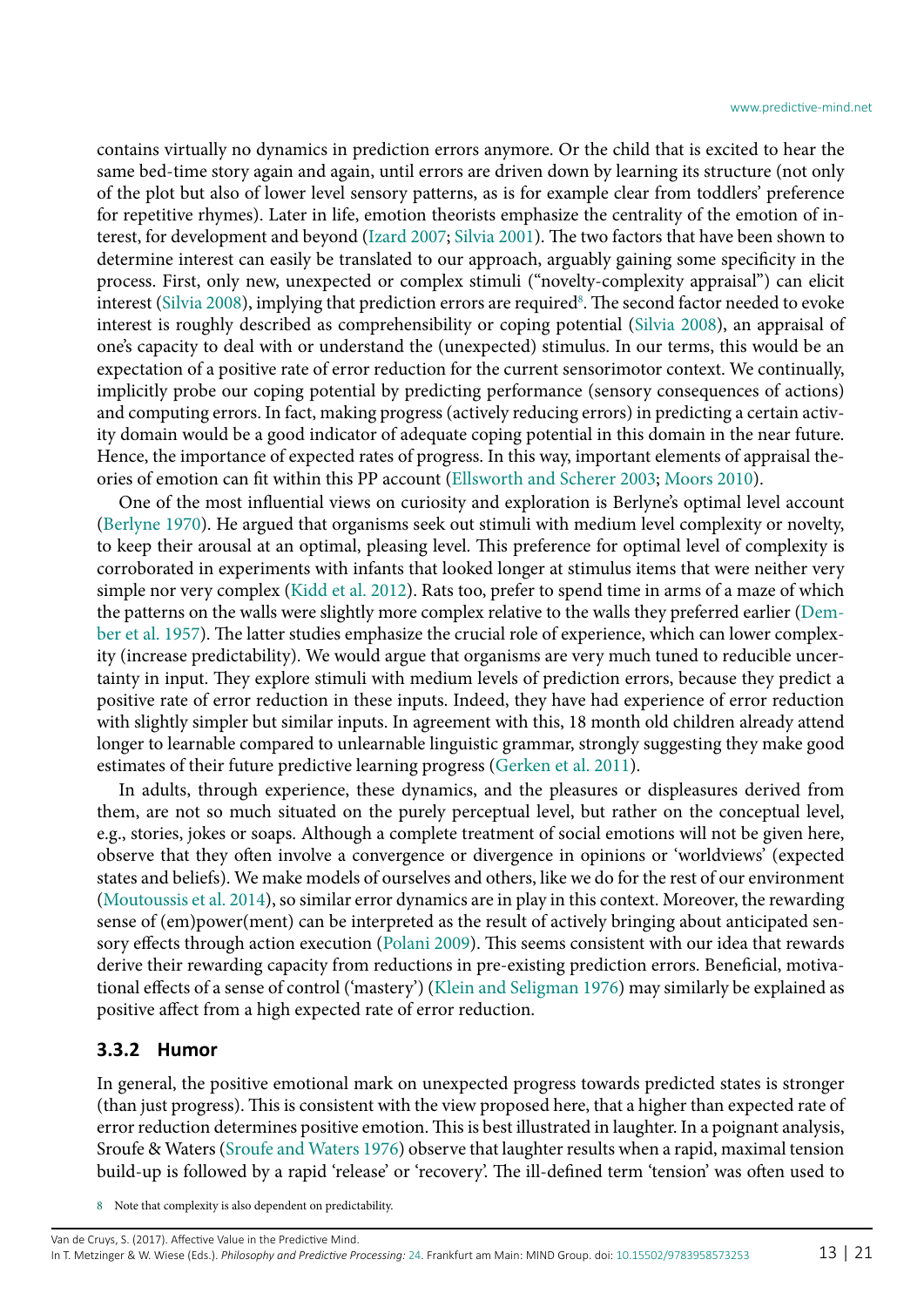denote some incongruity in perceptual input, assumed to cause some negative arousal. Of course, prediction error can take its place, gaining not only specificity, but also integration in a plausible theory of cognitive processing. More important to stress is that a steep, sudden gradient of prediction error will lead to a prediction of low rate of error reduction. If errors can in fact be reduced, e.g. through an appeal to different predictions (restructuring of input), the reduction rate will be much higher than expected, resulting in intensely positive affect (laughter). This is the typical processing profile, not only for peek-a-boo-like fun in children, but for instances of humor in general [\(Rozin et al. 2006](#page-19-25)). Consistent with our approach, both the gradients and the unexpectedness are crucial. In earlier work ([Van de Cruys and Wagemans 2011\)](#page-19-12), we developed a similar account for "aesthetic emotions", where artists allow for unexpected increases in error reduction rates for greater appreciation, consistent with the emphasis on *relative* fluency in recent experimental psychoaesthetics (Topolinski and Reber 2010; [Wänke and Hansen 2015\)](#page-20-5).

#### **4 Feelings and Function**

Our account implies a fundamental misattribution in emotion. The intuition that emotions are entirely caused by objects in the world is misguided, because in fact they are linked to processing characteristics (see also [Reber et al. 2004](#page-19-18)) rather than content of processing itself. The evaluation of error dynamics seems to provide a parallel (affective) dimension to experience, that is not strictly linked to the content (predictions) or particular prediction errors taking part in those dynamics. Still, the specific and diverse forms emotions can take, seem largely dependent on the conceptual context (sensorimotor or cognitive domain) in which the error dynamics appear. But such attributions are always constructions, they will never be directly about what caused the emotions, the (changes in) error reduction rates. One might argue that conscious emotions (or feelings) thereby acquire an intentional object or propositional content, but this does not seem to be a strict requirement, as the existence of conscious moods illustrate. As a related side note, Picard ([Picard 2013,](#page-19-26) p. 2496) reports on two patients experiencing a feeling of intense bliss during epileptic seizures originating in the insula. One patient describes the experience: "...all the ordinary facts about the environment seem suddenly to become infused with certainty and a sense of inevitability... The sense that I had when I was experiencing some of these seizures was not unlike a continuous series of profound "a-ha!" moments. [...] Instead of merely being justified by one or several other considerations or observations, [my beliefs] seemed to be irrefutably supported by literally everything in the world." Such reports suggest first that certainty (lack of prediction errors) is an important factor in bliss, and second that those affective experiences can happen without concrete object or propositional content. Both conclusions are very much in line with the current view. This raises the empirical question of whether the insula, which is known to be both involved in uncertainty or risk processing and in emotions [\(Singer et al. 2009\)](#page-19-27), might be responsible for some of the computations on error (or uncertainty) dynamics that we propose underlie the reports of intensely positive aha-experiences.

In the current view, the full-fledged (semantically rich), conscious emotions, in all their heterogeneity and object-directedness, appear as a form of construction, a "making sense of" underlying affect ([Barrett 2014](#page-16-2); [Russell 2003\)](#page-19-1). This could already be seen as a form of coping, a reaction to affect: categorizing or labeling an emotion to make it predictable (explaining away errors). The underlying affect consists, in our reasoning, of the changes in error reduction rates. The first-order errors that determine these dynamics can be multisensory (combined interoceptive and exteroceptive). Conscious feeling will amount to finding predictions that best explain the co-occurrence (regularity) of situational context (exteroceptive input) and bodily states, together with changes in rates of error reduction (second-order). Hence, the intentional content of feelings is the product of inferences, but the generation of emotion lies in error dynamics. Differently put, if emotions are categorized, a kind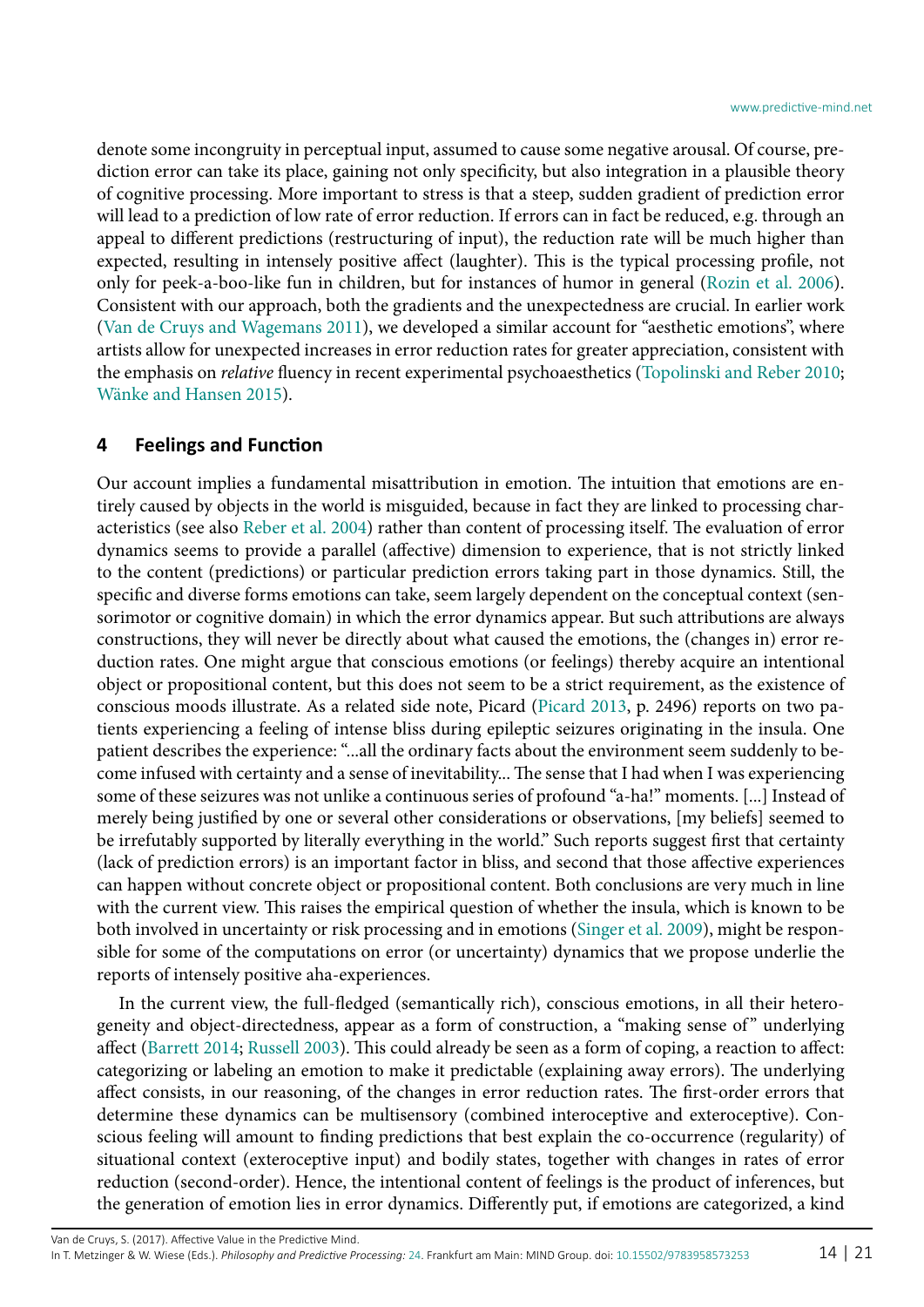of understanding is attained, which explains away part of the unexpected changes in errors, hence removing some of the emotionality.

To give one simple but concrete example of how a similar emotion might result in different feelings: an unexpected increase of prediction errors may be associated with both fear and shame (given that both are negative emotions). But on the basis of the different conceptual, situational context (e.g., shame probably concerns internalized social expectations, fear not necessarily so) they are differently interpreted and experienced. Interestingly, just by conceptualizing it as shame, one might activate coping strategies that in related situations helped returning to more expected states. The shame prediction for this constellation of inputs is predictive of certain actions or thought strategies that are in turn predictive of a reduction of prediction errors (e.g., actions to restore one's reputation with others).

#### **4.1 Functions of Affect**

The computations outlined above should be understood as building a model about how uncertainties evolve in the current context. It seems plausible that these models are crucial in guiding choices (implicitly or explicitly) about whether to continue to engage with the current sensorimotor activities or whether to disengage and switch. Specifically, (unexpected) decreases in prediction errors should raise predictive engagement, in line with how emotion motivates us to remain involved in activities. Con-fidence<sup>[9](#page-14-0)</sup>, as a rather emotional form of metacognition ([Chetverikov and Filippova 2014](#page-16-15)), also seems to stem from these processes. In contrast, (unexpected) increases of prediction errors may change the balance in favor of performing actions to control input (conform to predictions; assimilation), instead of a continued search for revised predictions (accommodation). An action to avoid perceptual input (by averting the eyes), or even a mental switch to leave a certain way of thinking can also be ways to (temporarily) return to a more expected rate of error reduction.

This is where arousal and action tendencies, often considered to be core components of emotion (e.g., [Frijda 1987\)](#page-17-30), come in. Rather than being causally constitutive components, we would put them at the output side. If, as we argued, emotions are caused by (unexpected) changes in prediction errors, these computations indeed seem especially important in tipping the balance from updating predictions—a strategy that may be inadequate when confronted with increasing, precise errors—to acting to change the things predicted. Arousal is then derived from such action preparations. Of course, dynamics in autonomic and action-related prediction errors can give rise to emotional valence as well, given that they are governed by the same PP principles. In fact, it seems that the closer to action or autonomic responses these error dynamics are situated, the more intensely negative or positive emotions induced by these dynamics are. This may, however, have more to do with the precision of the predictions than with discrete differences in weight or importance in these predictive systems.

The brain predicts external stimuli in service of the body. It allows anticipation of what the body will need in terms of resources. Hence, it is important to accurately represent bodily states and their causes ([Hohwy 2011](#page-18-32)). However, just recruiting bodily resources, or representing bodily states (and their causes) isn't emotion. If the body perfectly predicts the need for resources based on external input and prior knowledge, there can be bodily activation (arousal) without much emotion. Again, momentary prediction errors do not imply much, it is the changes in (in this case somatovisceral) prediction error, especially the unexpected ones, that should lead to notable emotion. So, while we agree with the models by Seth [\(Seth 2013\)](#page-19-0), Gu, Hof, Friston & Fan ([Gu et al. 2013\)](#page-18-33) or by Barrett & Simmons [\(Barrett and Simmons 2015](#page-16-1)) that hold that emotions have to do with somatovisceral prediction errors, we stress that those accounts may not sufficiently explain the *causes* of emotions. The distinction should be clear: those accounts argue emotion is exactly like perception except of somatovisceral instead of exteroceptive inputs. Emotion is then inference to causes that explain (generate)

<span id="page-14-0"></span>9 We mean confidence as the common sense personal-level phenomenological construct here, not the subpersonal computational concept.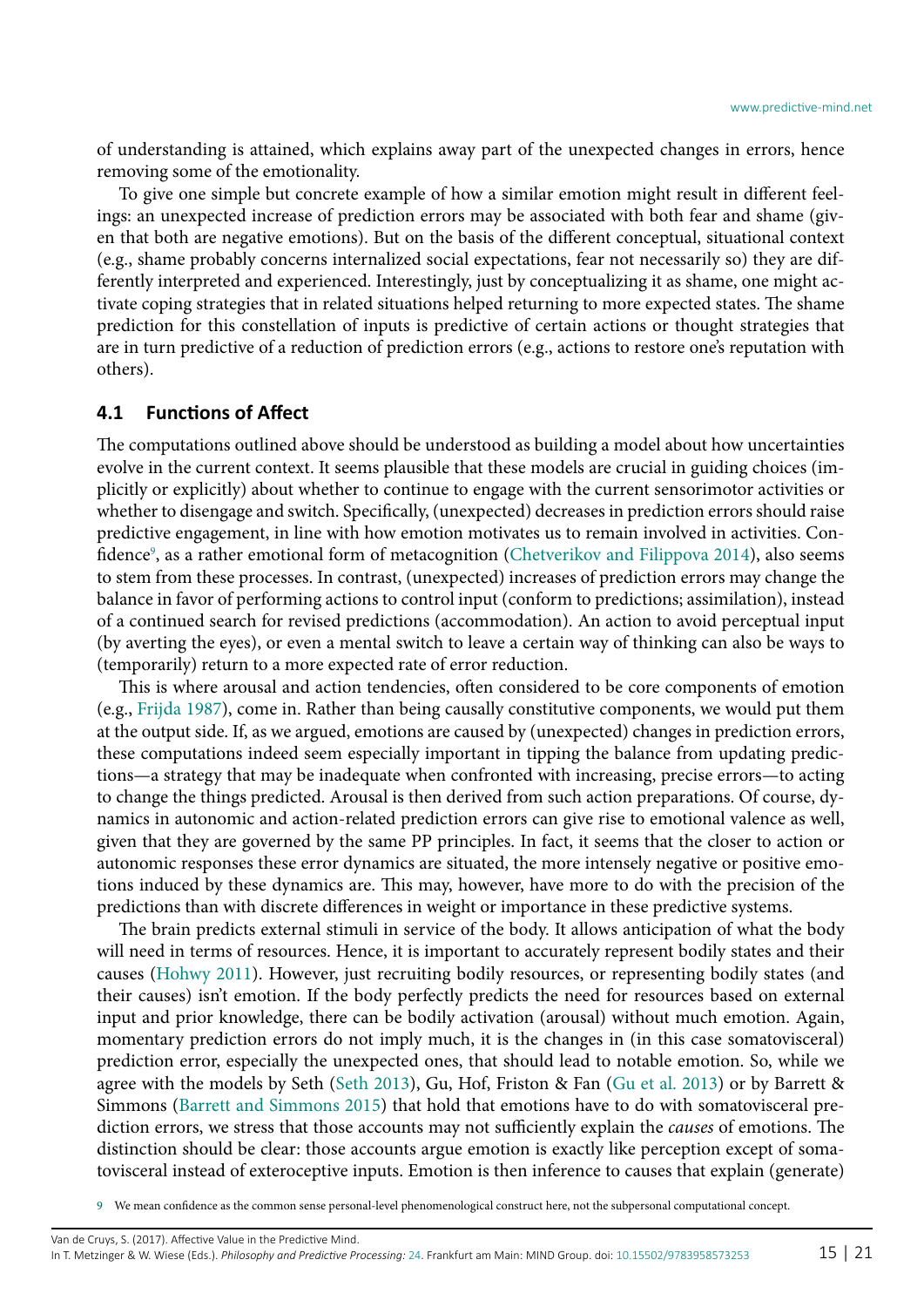somatovisceral inputs. We do not deny that these somatovisceral models are constructed, but focus on the dynamics in discrepancies of bodily state as the causes of emotions. The origin of emotion lies not in being able to infer or predict (a cause of) bodily changes, but rather in how we succeed or fail to do so over time (error dynamics).

Apart from actually instigating action (preparation), another function of negative affect (increasing rates of prediction errors) is inducing disengagement from current predictive activity in order to move to a more predictable 'set', what one could call compensatory progress and order. Preliminary evidence for this idea has come from studies finding increased predictable pattern perception when confronted with ambiguity, inconsistency or lack of control ([Greenaway et al. 2013](#page-17-31); [Proulx and Heine 2009](#page-19-28); [van](#page-19-29) [Harreveld et al. 2014](#page-19-29); [Whitson and Galinsky 2008](#page-20-6)). More broadly, uncertainty or inconsistencies may lead people to reaffirm their own (predictable) worldviews, such as nationality, ideology or religion ([Inzlicht et al. 2011](#page-18-34); [Proulx et al. 2010](#page-19-30)). The negative affect thought to drive these effects is, according to our theorizing, a direct reflection of the higher than expected increase in prediction errors. These examples may then all boil down to efforts to return to an expected, positive rate of uncertainty reduction. The reverse may also hold: positive mood seems to induce a greater reliance on default prior or top-down knowledge, as indicated by an increased influence of prior judgments, scripts or stereotypes in event or person perception ([Bless 2000](#page-16-16); [Bodenhausen et al. 1994](#page-16-17)). This dovetails with the proposed view that positive mood is linked to high predictive progress, implying that the models the organism has about its world have improved and so are adequate. A rational conclusion for the system would then be to increase reliance on these prior, top-down models (and reduce the influence of prediction errors).

A last function of these affective computations relates to learning and attention. Joffily & Coricelli ([Joffily and Coricelli 2013\)](#page-18-17) formally show that the first derivative over time of prediction errors can fulfill a similar function as the one usually assigned to the precision mechanism. An increase in prediction errors (negative valence) may indicate that actual, important changes in the world have taken place, so input (incoming prediction errors) should be weighted more heavily compared to top-down predictions (that apparently need to be updated). In other words, the error rates can be used as a meta-learning signal, tuning the learning rate for new inputs, depending on whether there is much too learn (i.e., in a changing world) or not. What we defined as expectations of error reduction rates then take on the role of expectations on learnability of particular input domains. These are models about what we do not know yet about the structure of the world ([Joffily and Coricelli 2013\)](#page-18-17) and how these uncertainties will evolve, i.e., to what extent we estimate these uncertainties will be reducible. Joffily & Coricelli argue that a model that uses rate of change in errors is more parsimonious than one including precisions (a conventional PP model), but more work will be needed to clarify both differences in computational realizability and biological plausibility.

#### **5 Outlook**

Throughout history, visual perception —the 'noblest sense'—was considered our main route to find the "ground truth" about the world out there. But physical differences in the world only become information (meaning) by the way we probe them, with our organism-specific predictions. This means that value and information are intertwined by construction —courtesy of our existence as biological organisms. Taking the organism as an (extensible) model of its environment, epistemic coherence is paramount and emotions emerge as the dynamics of attaining this predictive coherence or error reduction.

In large part, the plausibility of this framework for affect hinges on the success of PP proponents in pinning down the physiological basis of the computational scheme. As discussed, prediction errors are sub-personal processing products, which means that we will need to rely on neural measures for tracking these dynamics. So far, there is no direct neural evidence for the existence of the proposed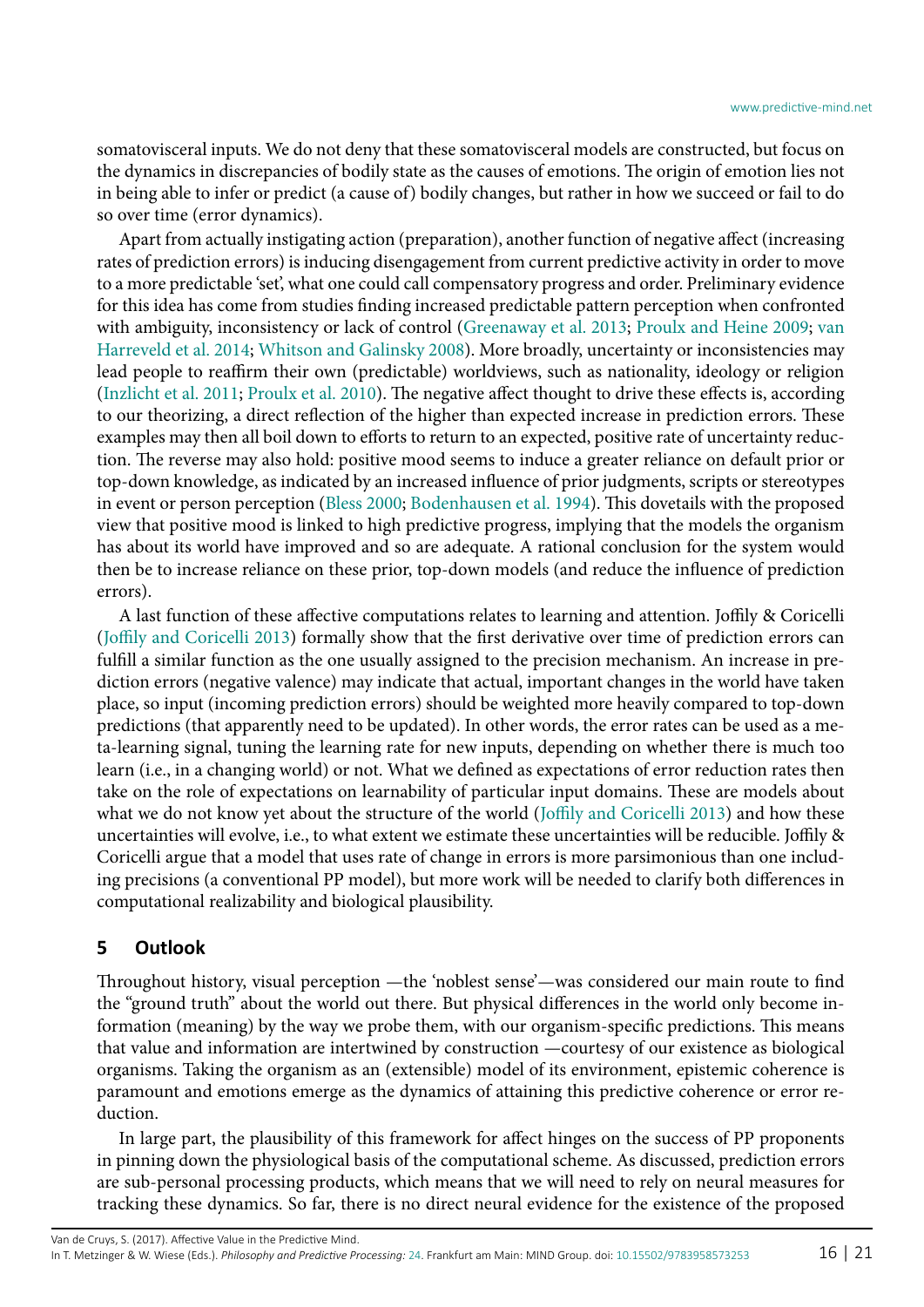computational operations (or their products). There is only very preliminary and indirect evidence to date for the separable error and prediction populations of neurons ([de Gardelle et al. 2012\)](#page-17-32), as postulated by PP. However, the general idea that there are different levels in the hierarchy, with separable prediction errors has recently received support ([Diuk et al. 2013;](#page-17-33) [Wacongne et al. 2011\)](#page-19-31). Once we succeed in properly localizing those on different hierarchical levels of processing, we can start looking for dynamics in these errors and neural populations or regions that track these changes and generate expectations of error reduction rates. Most likely, these computations are performed distributed in the brain (similar to first-order PP), given the widely distributed encoding of uncertainty in the brain depending on the domain concerned [\(Bach and Dolan 2012\)](#page-16-6). In this regard, the overlap in regions found to be important in processing uncertainty and those active for emotional processing, is promising.

All in all, this approach shows some promise for the PP framework to become a common, well-specified language for psychology, from low-level sensorimotor issues to emotional and existential issues. The convergence between computational neuroscience and psychology as seen through the PP account is encouraging. However, this is only a preliminary exploration of how emotions and related aspects of experience may be reframed within PP. Many challenges lie ahead, but the question of whether the brain indeed tracks error increases and decreases and forms predictions about those, is open to empirical and computational investigation. If an emotion theory along the lines presented here is right, we might be getting some formal grasp on affective value and intrinsic motivation, key characteristics of proactive, living organisms.

### **References**

- <span id="page-16-9"></span>Alter, A. L. & Oppenheimer, D. M. (2009). Uniting the tribes of fluency to form a metacognitive nation. *Pers. Soc. Psychol. Rev., 13* (3), 219–235.
- <span id="page-16-12"></span>Anselme, P. (2010). The uncertainty processing theory of motivation. *Behav. Brain Res., 208* (2), 291–310.
- <span id="page-16-13"></span>Anselme, P., Robinson, M. J. F. & Berridge, K. C. (2013). Reward uncertainty enhances incentive salience attribution as sign-tracking. *Behav. Brain Res., 238*, 53–61.
- <span id="page-16-6"></span>Bach, D. R. & Dolan, R. J. (2012). Knowing how much you don't know: A neural organization of uncertainty estimates. *Nat. Rev. Neurosci., 13* (8), 572–586.
- <span id="page-16-2"></span>Barrett, L. F. (2014). The conceptual act theory: A précis. *Emot. Rev., 6* (4), 292–297.
- <span id="page-16-1"></span>Barrett, L. F. & Simmons, W. K. (2015). Interoceptive predictions in the brain. *Nat. Rev. Neurosci., 16* (7), 419–429.
- <span id="page-16-4"></span>Bastos, A. M., Usrey, W. M., Adams, R. A., Mangun, G. R., Fries, P. & Friston, K. J. (2012). Canonical microcircuits for predictive coding. *Neuron, 76* (4), 695–711.
- <span id="page-16-14"></span>Berlyne, D. E. (1970). Novelty, complexity, and hedonic value. *Percept. Psychophys., 8* (5), 279–286.
- <span id="page-16-16"></span>Bless, H. (2000). The interplay of affect and cognition: The mediating role of general knowledge structures. *Feeling and thinking: The role of affect in social cognition* (pp. 201–222). New York, NY: Cambridge University Press.
- <span id="page-16-17"></span>Bodenhausen, G. V., Kramer, G. P. & Süsser, K. (1994). Happiness and stereotypic thinking in social judgment. *J. Pers. Soc. Psychol., 66* (4), 621–632.
- <span id="page-16-7"></span>Bromberg-Martin, E. S. & Hikosaka, O. (2011). Lateral habenula neurons signal errors in the prediction of reward information. *Nat. Neurosci., 14* (9), 1209–1216.
- <span id="page-16-11"></span>Cacioppo, J. T. & Petty, R. E. (1982). The need for cognition. *J. Pers. Soc. Psychol., 42* (1), 116–131.
- <span id="page-16-8"></span>Cantor, N. & Kihlstrom, J. F. (1987). *Personality and social intelligence.* Englewood Cliffs, N J: Prentice-Hall.
- <span id="page-16-3"></span>Carver, C. S. & Scheier, M. F. (1990). Origins and functions of positive and negative affect: A control-process view. *Psychol. Rev., 97* (1), 19–35.
- <span id="page-16-5"></span>Chater, N. & Vlaev, I. (2011). The instability of value. In M. Delgado, E. A. Phelps & T. W. Robbins (Eds.) *Decision making: Attention and performance XXIII* (pp. 81–100).
- <span id="page-16-15"></span>Chetverikov, A. & Filippova, M. (2014). How to tell a wife from a hat: Affective feedback in perceptual categorization. *Acta Psychol., 151*, 206–213.
- <span id="page-16-0"></span>Clark, A. (2013). Whatever next? Predictive brains, situated agents, and the future of cognitive science. *Behav. Brain Sci., 36* (03), 181–204.
- <span id="page-16-10"></span>Csikszentmihalyi, M. (1996). Flow and the psychology of discovery and invention. New York: Harper Collins.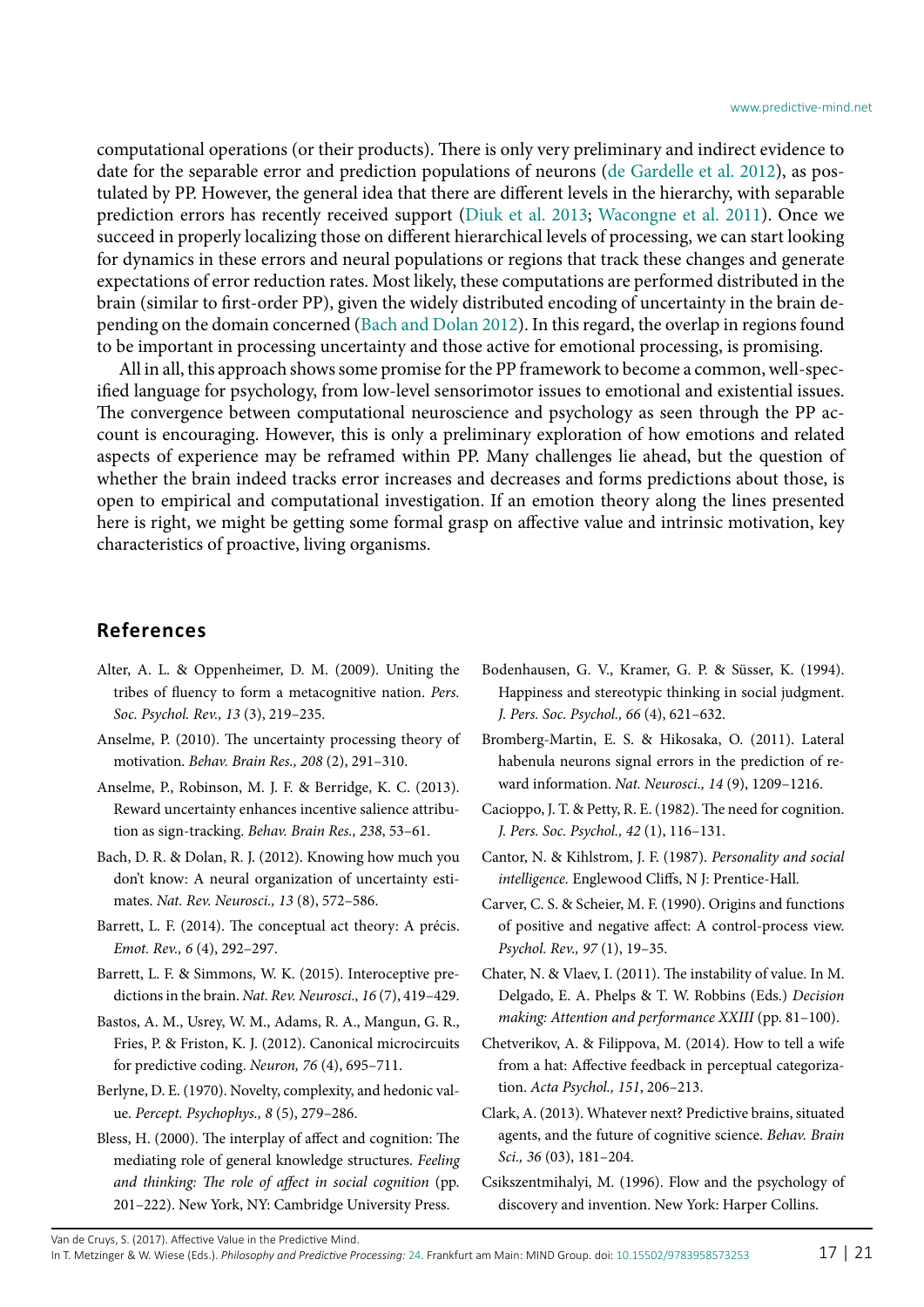<span id="page-17-25"></span>Damasio, A. R. (2000). *The feeling of what happens: Body and emotion in the making of consciousness.* Harvest Books.

<span id="page-17-19"></span> $-(2003)$ . Looking for Spinoza: Joy, sorrow, and the feel*ing brain.* New York: Houghton Mifflin Harcourt.

<span id="page-17-13"></span>Dayan, P. (2012). How to set the switches on this thing. *Curr. Opin. Neurobiol., 22* (6), 1068–1074.

<span id="page-17-32"></span>de Gardelle, V., Waszczuk, M. & Egner, T. A. (2012). Concurrent repetition enhancement and suppression responses in extrastriate visual cortex. *Cereb. Cortex*.

- <span id="page-17-16"></span>de Lafuente, V. & Romo, R. (2011). Dopamine neurons code subjective sensory experience and uncertainty of perceptual decisions. *Proc. Natl. Acad. Sci. U. S. A., 108* (49), 19767–19771.
- <span id="page-17-5"></span>Deacon, T. W.(2011). *Incomplete nature: How mind emerged from matter.* W. W. Norton & Company.
- <span id="page-17-28"></span>Dember, W. N., Earl, R. W. & Paradise, N. (1957). Response by rats to differential stimulus complexity. *J. Comp. Physiol. Psychol., 50* (5), 514–518.
- <span id="page-17-15"></span>den Ouden, H. E. M., Friston, K. J., Daw, N. D. A. & Stephan, K. E. (2009). A dual role for prediction error in associative learning. *Cereb.Cortex, 19* (1460-2199 (Electronic)), 1175–1185.
- <span id="page-17-12"></span>Di Paolo, E. A. (2003). Organismically-inspired robotics: Homeostatic adaptation and teleology beyond the closed sensorimotor loop. *Dynamical Systems Approach to Embodiment and Sociality*, 19–42.

<span id="page-17-33"></span>Diuk, C., Tsai, K., Wallis, J., Botvinick, M. & Niv, Y. (2013). Hierarchical learning induces two simultaneous, but separable, prediction errors in human basal ganglia. *J. Neurosci., 33* (13), 5797–5805.

<span id="page-17-20"></span>Dreisbach, G. & Fischer, R. (2012). Conflicts as aversive signals. *Brain Cogn., 78* (2), 94–98.

<span id="page-17-23"></span>Duncan, S. & Barrett, L. F. (2007). The role of the amygdala in visual awareness. *Trends in Cognitive Science, 11* (5), 190–192.

<span id="page-17-26"></span>Duncker, K. (1941). On pleasure, emotion, and striving. *Philosophy and Phenomenological Research, 1* (4), 391– 430.

<span id="page-17-10"></span>Egbert, M. & Barandiaran, X. E. (2014). Modeling habits as self-sustaining patterns of sensorimotor behavior. *Front. Hum. Neurosci., 8*.

<span id="page-17-11"></span>Egbert, M. & Canamero, L. (2014). In H. Sayama, J. Rieffel, S. Risi, R. Doursat & H. Lipson (Eds.) *Habit-based regulation of essential variables*. Cambridge, MA: MIT Press.

<span id="page-17-18"></span>Egbert, M., Virgo, N., Egbert, M. D., Froese, T., Kampis, G., Karsai, I. & Szathmáry, E. (2013). For biological systems, maintaining essential variables within viability limits is not passive. *Constructivist Foundations,* 9 (1), 109–111.

<span id="page-17-27"></span>Ellsworth, P. C. & Scherer, K. R. (2003). Appraisal processes in emotion. *Handbook of Affective Sciences, 572*.

<span id="page-17-17"></span>Festinger, L. (1962). Cognitive dissonance. *Sci. Am., 207* (4), 93–107.

<span id="page-17-4"></span>Freddolino, P. L. & Tavazoie, S. (2012). Beyond homeostasis: A predictive-dynamic framework for understanding cellular behavior. *Annu. Rev. Cell Dev. Biol., 28*, 363–384.

- <span id="page-17-2"></span>Friston, K. J. (2003). Learning and inference in the brain. *Neural Netw., 16* (9), 1325–1352.
- <span id="page-17-3"></span> $-(2009)$ . The free-energy principle: A rough guide to the brain? *Trends Cogn. Sci., 13* (7), 293–301.
- <span id="page-17-0"></span>*———* (2010). The free-energy principle: A unified brain theory? *Nat. Rev. Neurosci., 11* (2), 127–138.
- <span id="page-17-9"></span>Friston, K. J., Daunizeau, J. & Kiebel, S. J. (2009). Reinforcement learning or active inference? *PLoS One, 4* (7), e6421.
- <span id="page-17-1"></span>Friston, K. J., Daunizeau, J., Kilner, J. & Kiebel, S. J. (2010). Action and behavior: A free-energy formulation. *Biol. Cybern., 102* (3), 227–260.

<span id="page-17-6"></span>Friston, K. J., Thornton, C. & Clark, A. (2012a). Free-energy minimization and the Dark-Room problem. *Front. Psychol., 3*.

<span id="page-17-7"></span>Friston, K. J., Shiner, T., FitzGerald, T., Galea, J. M. A., Brown, H., Dolan, R. J., Moran, R. A. & Bestmann, S. (2012b). Dopamine, affordance and active inference. *PLoS Comput. Biol., 8* (1), e1002327.

<span id="page-17-21"></span>Friston, K. J., Schwartenbeck, P., Fitzgerald, T. M., Behrens, T. & Dolan, R. J. (2013). The anatomy of choice: Active inference and agency. *Front. Hum. Neurosci., 7*, 598.

<span id="page-17-8"></span>Friston, K. J., Rigoli, F., Ognibene, D. M., Fitzgerald, T. & Pezzulo, G. (2015). Active inference and epistemic value. *Cogn. Neurosci., 6* (4), 187–214.

<span id="page-17-22"></span>Froese, T. & Ikegami, T. (2013). The brain is not an isolated ''black box,'' nor is its goal to become one. *Behav. Brain Sci., 36* (03), 213–214.

<span id="page-17-29"></span>Gerken, L., Balcomb, F. K. & Minton, J. L. (2011). Infants avoid 'labouring in vain' by attending more to learnable than unlearnable linguistic patterns. *Dev. Sci., 14* (5), 972–979.

<span id="page-17-14"></span>Gershman, S. J. & Daw, N. D. (2012). Perception, action and utility: The tangled skein. *Principles of Brain Dynamics: Global State Interactions*, 293–312.

<span id="page-17-31"></span>Greenaway, K. H., Louis, W. R. & Hornsey, M. J. (2013). Loss of control increases belief in precognition and belief in precognition increases control. *PLoS One, 8* (8).

Van de Cruys, S. (2017). Affective Value in the Predictive Mind.

In T. Metzinger & W. Wiese (Eds.). *Philosophy and Predictive Processing:* [24](http://predictive-mind.net/papers/@@chapters?nr=24). Frankfurt am Main: MIND Group. doi: [10.15502/9783958573253](http://dx.doi.org/10.15502/9783958573253) 18 | 21

<span id="page-17-30"></span>Frijda, N. H. (1987). Emotion, cognitive structure, and action tendency. *Cogn. Emot., 1*, 115–143.

<span id="page-17-24"></span> $-(2006)$ . The laws of emotion. Mahwah, N.J: Psychology Press.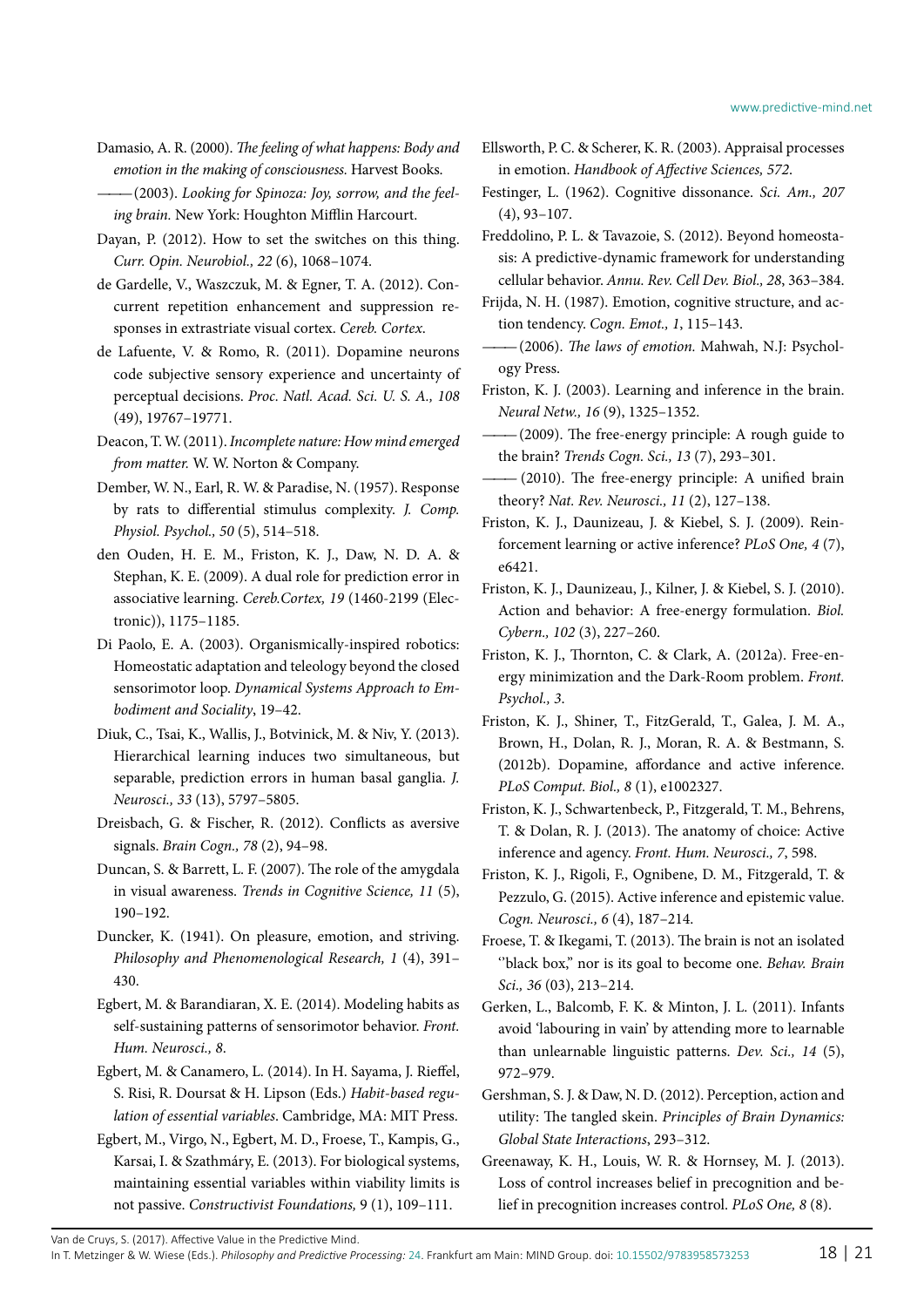- <span id="page-18-33"></span>Gu, X., Hof, P. R., Friston, K. J. & Fan, J. (2013). Anterior insular cortex and emotional awareness. *J. Comp. Neurol., 521* (15), 3371–3388.
- <span id="page-18-5"></span>Harper, M. (2009). The replicator equation as an inference dynamic.
- <span id="page-18-14"></span>Hebb, D. O. (1946). On the nature of fear. *Psychol. Rev., 53* (5), 259–276.
- <span id="page-18-4"></span>Heylighen, F. & Joslyn, C. (2001). Cybernetics and second order cybernetics. *Encyclopedia of Physical Science & Technology, 4*, 155–170.
- <span id="page-18-26"></span>Hirsh, J. B., Mar, R. A. & Peterson, J. B. (2012). Psychological entropy: A framework for understanding uncertainty-related anxiety. *Psychol. Rev., 119* (2), 304–320.
- <span id="page-18-3"></span>Hoffmann, J. (2003). Anticipatory behavioral control. In M. V. Butz, O. Sigaud & P. Gérard (Eds.) *Anticipatory behavior in adaptive learning systems* (pp. 44–65). Springer Berlin Heidelberg.
- <span id="page-18-32"></span>Hohwy, J. (2011). Phenomenal variability and introspective reliability. *Mind Lang., 26* (3), 261–286.
- <span id="page-18-1"></span>Horn, B. K. P. (1980). *Derivation of invariant scene characteristics from images* (pp. 371–376). New York, NY, USA: ACM.
- <span id="page-18-18"></span>Hsee, C. K. & Ruan, B. (2016). The pandora effect: The power and peril of curiosity. *Psychol. Sci., 27* (5), 659–666.
- <span id="page-18-8"></span>Iglesias, S., Mathys, C., Brodersen, K. H. A., Piccirelli, M. & den Ouden, H. E. M. A. (2013). Hierarchical prediction errors in midbrain and basal forebrain during sensory learning. *Neuron, 80* (2), 519–530.
- <span id="page-18-34"></span>Inzlicht, M., Tullett, A. M. & Good, M. (2011). The need to believe: A neuroscience account of religion as a motivated process. *Religion Brain Behav., 1* (3), 192–212.
- <span id="page-18-29"></span>Izard, C. E. (2007). Basic emotions, natural kinds, emotion schemas, and a new paradigm. *Perspect. Psychol. Sci., 2* (3), 260–280.
- <span id="page-18-25"></span>Jackson, F., Nelson, B. D. & Proudfit, G. H. (2014). In an uncertain world, errors are more aversive: Evidence from the error-related negativity. *Emotion*.
- <span id="page-18-2"></span>James, W. (1890). The principles of psychology. *Harvard UP, Cambridge, MA*.
- <span id="page-18-17"></span>Joffily, M. & Coricelli, G. (2013). Emotional valence and the Free-energy principle. *PLoS Comput. Biol., 9* (6), e1003094.
- <span id="page-18-24"></span>Kagan, J. (1972). Motives and development. *J. Pers. Soc. Psychol., 22* (1), 51–66.
- <span id="page-18-11"></span>Kaplan, H. (1987). Lottery winners: The myth and reality. *J. Gambl. Stud., 3* (3), 168–178.
- <span id="page-18-21"></span>Kaplan, F. & Oudeyer, P.-Y. (2007). In search of the neural circuits of intrinsic motivation. *Front. Neurosci., 1* (1), 225–236.

<span id="page-18-16"></span>Keramati, M. & Gutkin, B. S. (2011). A reinforcement learning theory for homeostatic regulation. *Advances in neural information processing systems* (pp. 82–90).

- <span id="page-18-30"></span>Kidd, C., Piantadosi, S. T. & Aslin, R. N. (2012). The goldilocks effect: Human infants allocate attention to visual sequences that are neither too simple nor too complex. *PLoS One, 7* (5), e36399.
- <span id="page-18-28"></span>Klein, C. (2014). The penumbral theory of masochistic pleasure. *Rev.Phil.Psych., 5* (1), 41–55.
- <span id="page-18-31"></span>Klein, D. C. & Seligman, M. E. (1976). Reversal of performance deficits and perceptual deficits in learned helplessness and depression. *J. Abnorm. Psychol., 85* (1), 11–26.
- <span id="page-18-9"></span>Knight, E. J., Klepac, K. M. & Kralik, J. D. (2013). Too good to be true: Rhesus monkeys react negatively to better-than-expected offers. *PLoS One, 8* (10), e75768.
- <span id="page-18-15"></span>Lauwereyns, J. (2010). *The anatomy of bias: How neural circuits weigh the options.* Cambridge, MA: MIT Press.
- <span id="page-18-22"></span>Little, D. Y.-J. & Sommer, F. T. (2013). Maximal mutual information, not minimal entropy, for escaping the ''dark room''. *Behav. Brain Sci., 36* (03), 220–221.
- <span id="page-18-13"></span>Mandler, G. (2003). Emotion. In D. K. Freedheim & I. B. Weiner (Eds.) *History of psychology*. John Wiley and Sons.
- <span id="page-18-23"></span>Mathys, C. D., Lomakina, E. I., Daunizeau, J., Iglesias, S., Brodersen, K. H., Friston, K. J. & Stephan, K. E. (2014). Uncertainty in perception and the hierarchical Gaussian filter. *Front. Hum. Neurosci., 8*, 825.
- <span id="page-18-12"></span>Millikan, R. G. (2004). *Varieties of meaning: The 2002 Jean Nicod lectures.* Cambridge, MA: Mit Press.
- <span id="page-18-27"></span>Mineka, S. & Hendersen, R. W. (1985). Controllability and predictability in acquired motivation. *Annu. Rev. Psychol., 36* (1), 495–529.
- <span id="page-18-0"></span>Moors, A. (2010). Automatic constructive appraisal as a candidate cause of emotion. *Emot. Rev., 2* (2), 139–156.
- <span id="page-18-7"></span>Moutoussis, M., Fearon, P., El-Deredy, W., Dolan, R. J. & Friston, K. J. (2014). Bayesian inferences about the self (and others): A review. *Conscious. Cogn., 25*, 67–76.
- <span id="page-18-6"></span>Moutoussis, M., Story, G. W. & Dolan, R. J. (2015). The computational psychiatry of reward: Broken brains or misguided minds? *Front. Psychol., 6*, 1445.
- <span id="page-18-19"></span>Niv, Y. & Chan, S. (2011). On the value of information and other rewards. *Nat. Neurosci., 14* (9), 1095–1097.
- <span id="page-18-10"></span>Noordewier, M. K. & Breugelmans, S. M. (2013). On the valence of surprise. *Cogn. Emot., 27* (7), 1326–1334.
- <span id="page-18-20"></span>Oudeyer, P.-Y., Kaplan, F. & Hafner, V. V. (2007). Intrinsic motivation systems for autonomous mental development. *IEEE Trans. Evol. Comput., 11* (2), 265–286.

Van de Cruys, S. (2017). Affective Value in the Predictive Mind.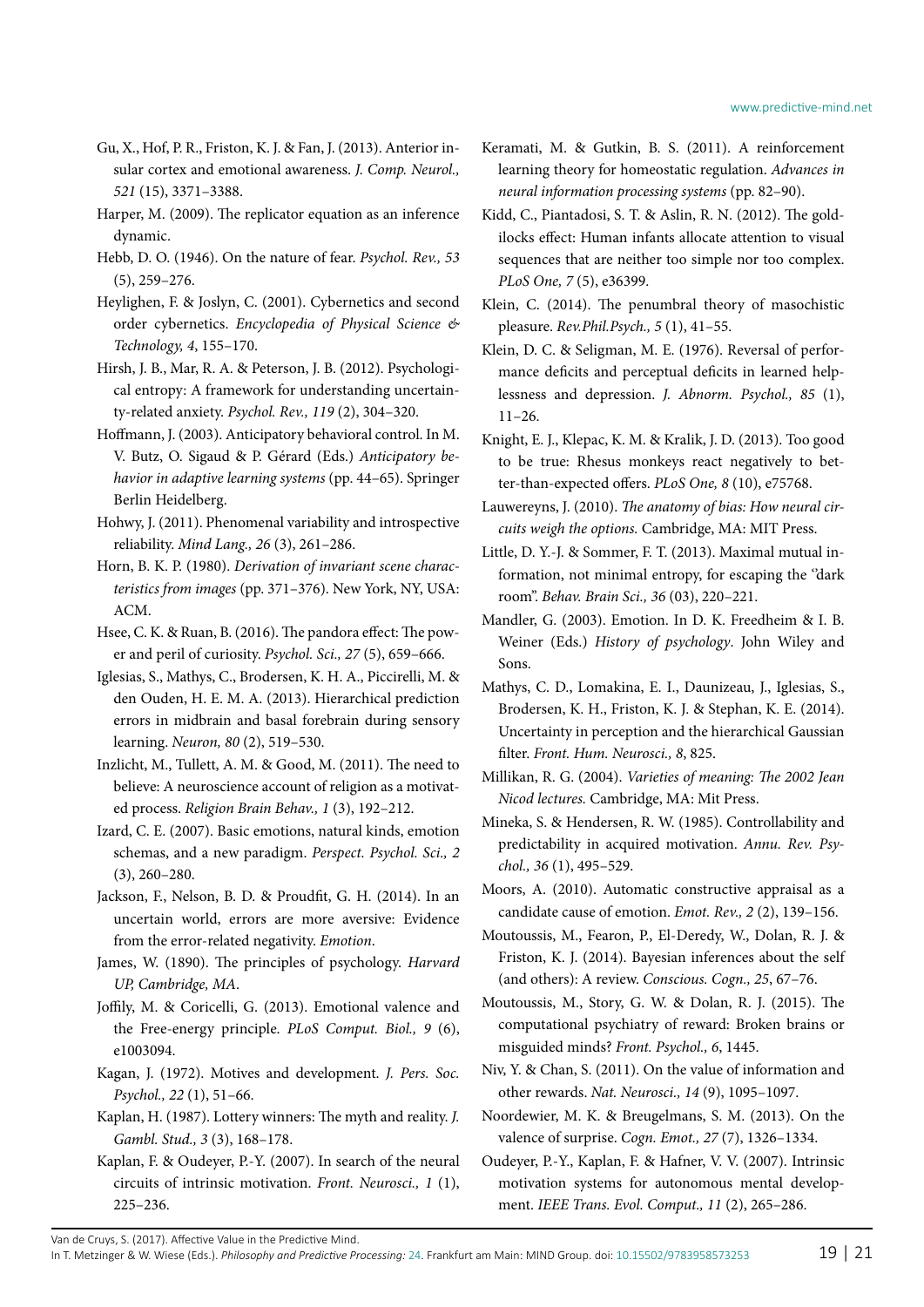- <span id="page-19-21"></span>Parrott, W. G. & Gleitman, H. (1989). Infants' expectations in play: The joy of peek-a-boo. *Cogn. Emot., 3* (4), 291– 311.
- <span id="page-19-4"></span>Pezzulo, G., Rigoli, F. & Friston, K. (2015). Active inference, homeostatic regulation and adaptive behavioural control. *Prog. Neurobiol., 134*, 17–35.
- <span id="page-19-26"></span>Picard, F. (2013). State of belief, subjective certainty and bliss as a product of cortical dysfunction. *Cortex, 49* (9), 2494–2500.
- <span id="page-19-13"></span>Polani, D. (2009). Information: Currency of life? *HFSP J., 3* (5), 307–316.
- <span id="page-19-28"></span>Proulx, T. & Heine, S. J. (2009). Connections from Kafka exposure to meaning threats improves implicit learning of an artificial grammar. *Psychol. Sci., 20* (9), 1125–1131.
- <span id="page-19-30"></span>Proulx, T., Heine, S. J. & Vohs, K. D. (2010). When is the unfamiliar the uncanny? Meaning affirmation after exposure to absurdist literature, humor, and art. *Pers. Soc. Psychol. Bull., 36* (6), 817–829.
- <span id="page-19-2"></span>Purves, D., Wojtach, W. T. & Lotto, R. B. (2011). Understanding vision in wholly empirical terms. *Proceedings of the National Academy of Sciences, 108* (Supplement\\_3), 15588–15595.
- <span id="page-19-18"></span>Reber, R., Schwarz, N. & Winkielman, P. (2004). Processing fluency and aesthetic pleasure: Is beauty in the perceiver's processing experience? *Pers. Soc. Psychol. Rev., 8* (4), 364–382.
- <span id="page-19-17"></span>Reisenzein, R. (2009). Emotional experience in the computational belief-desire theory of emotion. *Emot. Rev., 1* (3), 214–222.
- <span id="page-19-20"></span>Rozin, P. & Kennel, K. (1983). Acquired preferences for piquant foods by chimpanzees. *Appetite, 4* (2), 69–77.
- <span id="page-19-25"></span>Rozin, P., Rozin, A., Appel, B. & Wachtel, C. (2006). Documenting and explaining the common AAB pattern in music and humor: Establishing and breaking expectations. *Emotion, 6* (3), 349–355.
- <span id="page-19-1"></span>Russell, J. A. (2003). Core affect and the psychological construction of emotion. *Psychol. Rev., 110* (1), 145–172.
- <span id="page-19-11"></span>Schiffer, A.-M., Ahlheim, C. & Wurm, M. F. S. (2012). Surprised at all the entropy: Hippocampal, caudate and midbrain contributions to learning from prediction errors. *PLoS One, 7* (5), e36445.
- <span id="page-19-16"></span>Schmidhuber, J. (2010). Formal theory of creativity, fun, and intrinsic motivation (1990–2010). *IEEE Trans. Auton. Ment. Dev., 2* (3), 230–247.
- <span id="page-19-14"></span>Schouppe, N., Braem, S., Houwer, J. D. A., Verguts, T. & Ridderinkhof, K. R. N. (2014). No pain, no gain: The affective valence of congruency conditions changes following a successful response. *Cogn. Affect. Behav. Neurosci.*, 1–11.
- <span id="page-19-3"></span>Schrödinger, E. (1992). *What is life? With Mind and Matter and Autobiographical Sketches.* Cambridge University Press.
- <span id="page-19-8"></span>Schultz, W. (2007). Reward. *Scholarpedia J., 2* (3), 1652.
- <span id="page-19-5"></span>Schwartenbeck, P., FitzGerald, T. H. B., Mathys, C., Dolan, R. & Friston, K. (2014). The dopaminergic midbrain encodes the expected certainty about desired outcomes. *Cereb. Cortex*, bhu159.
- <span id="page-19-10"></span>Serences, J. T. (2008). Value-based modulations in human visual cortex. *Neuron, 60* (6), 1169–1181.
- <span id="page-19-0"></span>Seth, A. K. (2013). Interoceptive inference, emotion, and the embodied self. *Trends Cogn. Sci., 17* (11), 565–573.
- <span id="page-19-22"></span>Silvia, P. J. (2001). Interest and interests: The psychology of constructive capriciousness. *Rev. Gen. Psychol., 5* (3), 270–290.
- <span id="page-19-23"></span>*———* (2008). Interest—The curious emotion. *Curr. Dir. Psychol. Sci., 17* (1), 57–60.
- <span id="page-19-27"></span>Singer, T., Critchley, H. D. & Preuschoff, K. (2009). A common role of insula in feelings, empathy and uncertainty. *Trends Cogn. Sci., 13* (8), 334–340.
- <span id="page-19-9"></span>Singh, S., Lewis, R. L. & Barto, A. G. (2009). *Where do rewards come from* (pp. 2601–2606).
- <span id="page-19-6"></span>Solway, A. & Botvinick, M. M. (2012). Goal-directed decision making as probabilistic inference: A computational framework and potential neural correlates. *Psychol. Rev., 119* (1), 120–154.
- <span id="page-19-7"></span>Srivastava, N. & Schrater, P. (2015). Learning what to want: context-sensitive preference learning. *PLoS One, 10* (10), e0141129.
- <span id="page-19-24"></span>Sroufe, L. A. & Waters, E. (1976). The ontogenesis of smiling and laughter: A perspective on the organization of development in infancy. *Psychol. Rev., 83* (3), 173–189.
- <span id="page-19-15"></span>Stansbury, D. E., Naselaris, T. & Gallant, J. L. (2013). Natural scene statistics account for the representation of scene categories in human visual cortex. *Neuron, 79* (5), 1025–1034.
- <span id="page-19-12"></span>Van de Cruys, S. & Wagemans, J. (2011). Putting reward in art: A tentative prediction error account of visual art. *Iperception, 2* (9), 1035–1062.
- <span id="page-19-29"></span>van Harreveld, F., Rutjens, B. T., Schneider, I., Nohlen, H. U. & Keskinis, K. (2014). In doubt and disorderly: Ambivalence promotes compensatory perceptions of order. *J. Exp. Psychol. Gen., 143* (4), 1666–1676.
- <span id="page-19-19"></span>von Glasersfeld, E. (1995). *Radical constructivism: A way of knowing and learning. studies in mathematics education series: 6.* Bristol, PA: Falmer Press, Taylor & Francis Inc..
- <span id="page-19-31"></span>Wacongne, C., Labyt, E., Wassenhove, V., Bekinschtein, T., Naccache, L. & Dehaene, S. (2011). Evidence for a hier-

Van de Cruys, S. (2017). Affective Value in the Predictive Mind.